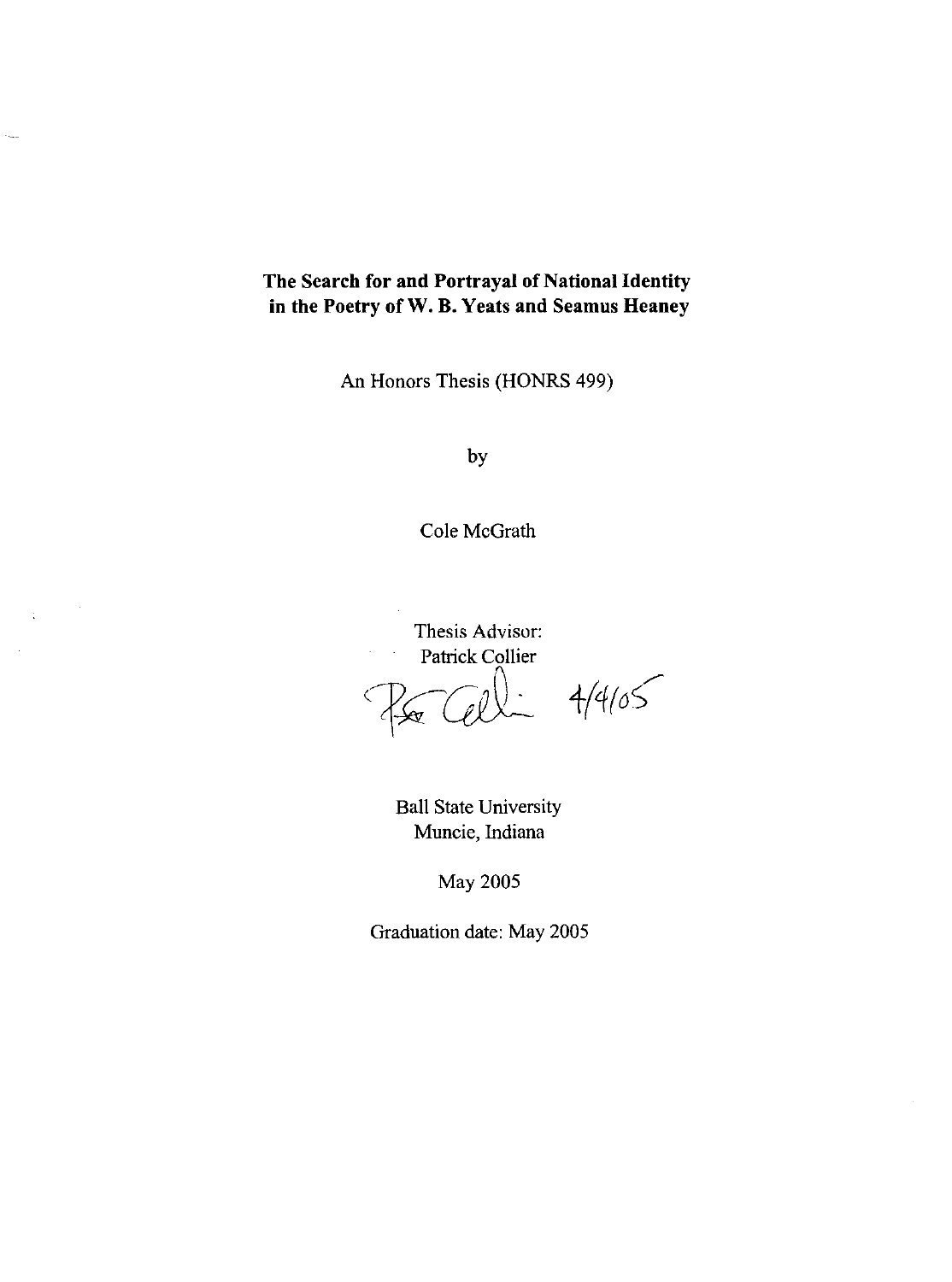

# Abstract

The island that now houses Ireland and Northern Ireland has changed a great deal politically during the twentieth century. Once completely under British rule, the island is now divided into an independent nation, often referred to as the Republic of Ireland, in the south and the still British-controlled region of Northern Ireland. Throughout the shifts of the past 100 years, one constant for Ireland and Northern Ireland has been a search for identity and place. The poetry of William Butler Yeats and Seamus Heaney offers a look into how two men from different times and different parts of the island searched for and displayed their countries' history, culture, and conflicts in drastically different ways. To examine these two Nobel Prize-winning poets, I analyze each of poet's work independently and then compare them. Also included at the beginning of this paper is a brief history of Ireland in the twentieth century and short biographies of Yeats and Heaney.

#### Acknowledgments

-I would like to think Dr. Patrick Collier for advising me throughout the project. His comments and criticism were invaluable.

-I would also like to thank all the members of the Daily News staff that helped by reading and listening.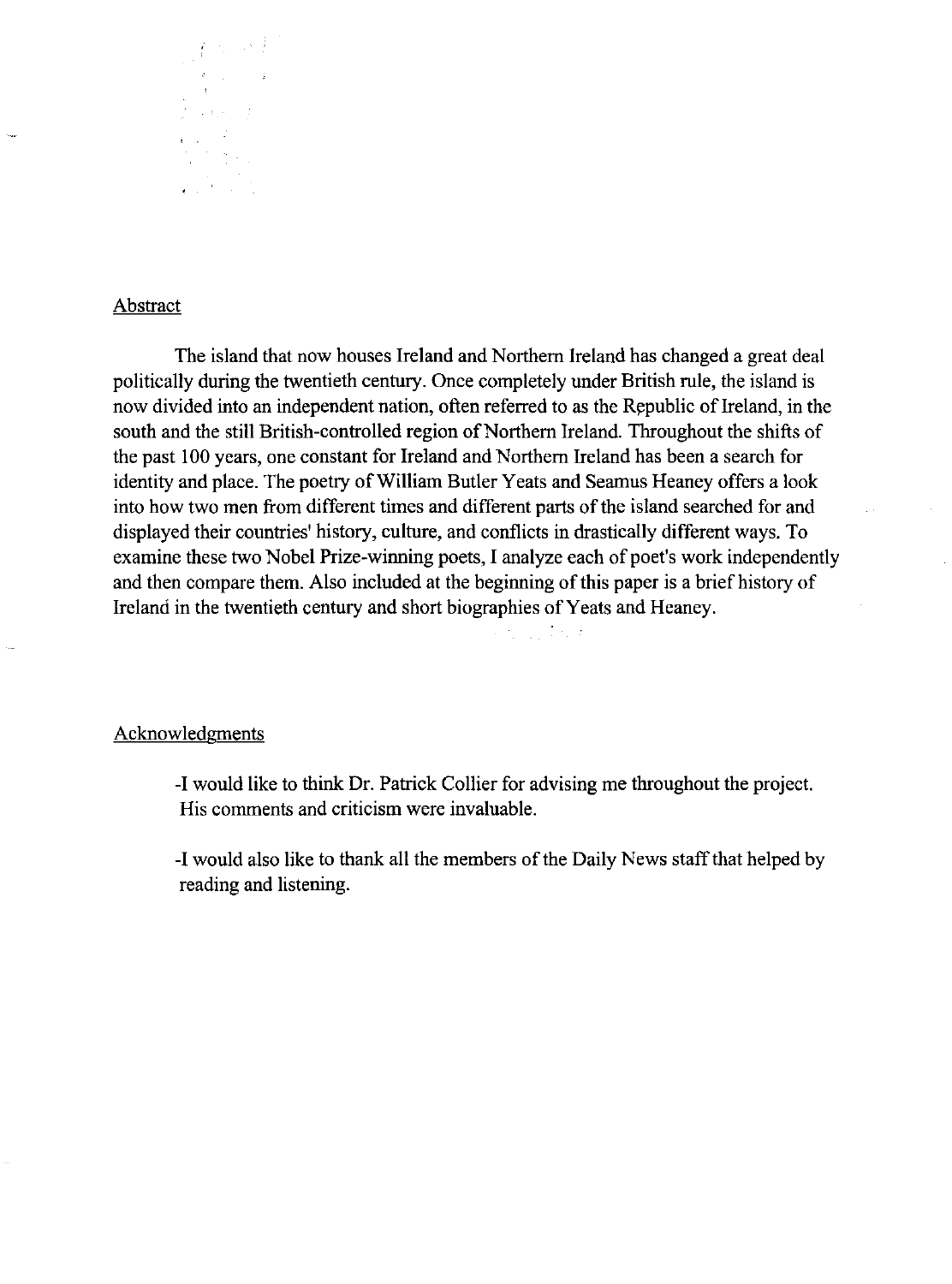## **Introduction**

The political landscape of Ireland has changed drastically during the twentieth century. Through being under British rule, to being a Free State, and finally an independent nation, the Emerald Isle has seen plenty of blood shed in its recent history. **In** fact, some blood is still being split in Northern Ireland based on religious hatred and political differences. The history of this tiny island nation is as complex and interesting as the search for identity that its citizens have been desperately searching for since long before the first bullet was fired or the tri-color flag was first raised.

This quest for belonging, understanding, and national pride during the twentieth century has been at the focal point of two of Ireland's finest poets: William Butler Yeats and Seamus Heaney. Both Noble Prize winners have experienced radically different times in their nation's history, but have been forced to deal with many of the same issues, such as violence. The methods the two have taken are quite different, but by examining them independent of each other and then comparing them, one can get a better understanding of how Ireland has shifted in its close past, where Ireland has come from, where it may be going, and what it means to at least two men to be Irish.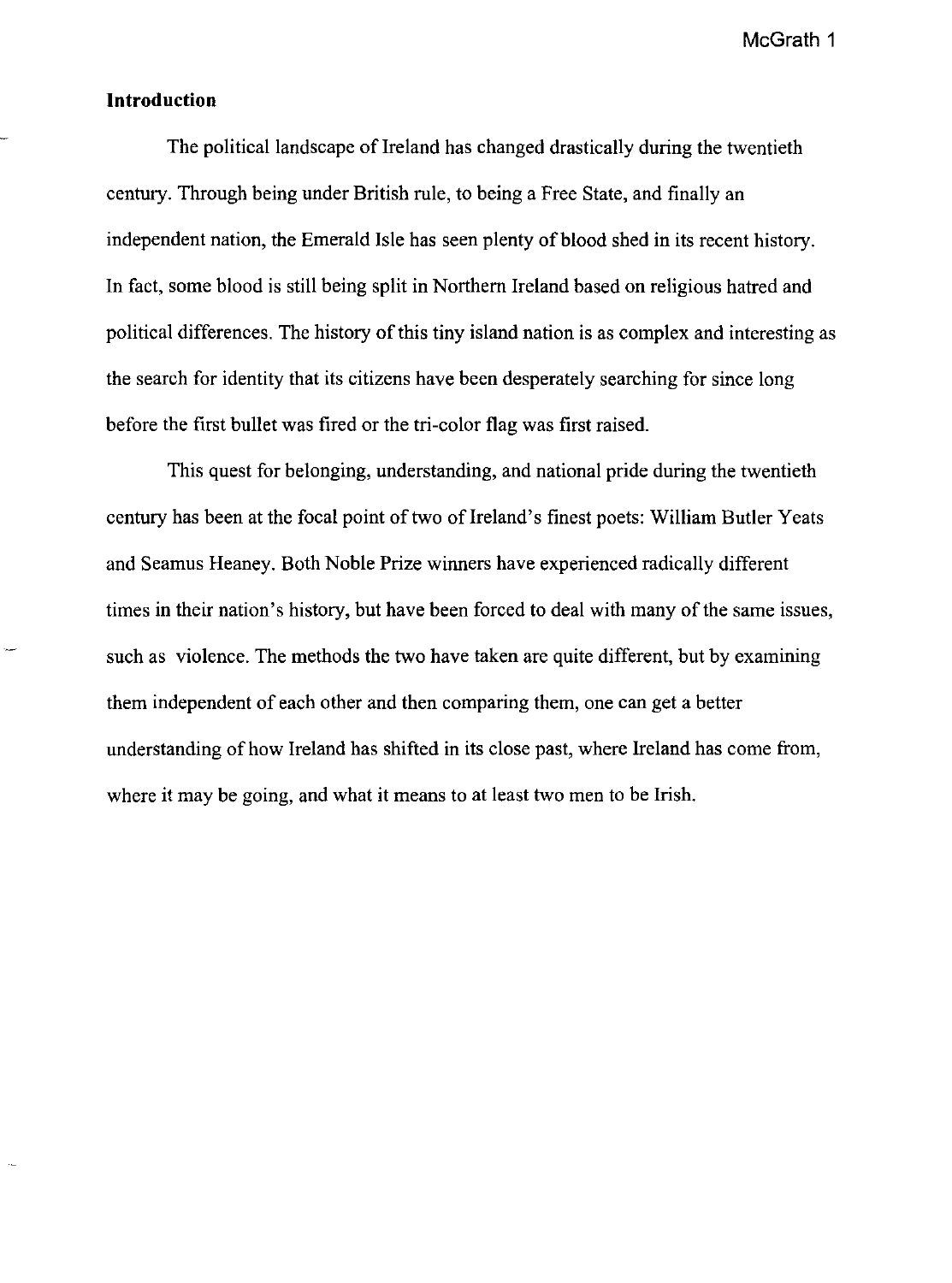# **Ireland and the twentieth century**

From 1801 until December 6, 1922, the whole island of Ireland was a part of the United Kingdom and under British control. In 1914, the Irish Home Rule Bill was enacted by the British Parliament, but due to World War I, the effect of the bill was suspended. While the bill would give Ireland a moderate amount of independence, most people in Ireland were tired of waiting for the establishment of a completely independent state.

The Irish volunteers, a group dedicated to the implementation of the Home Rule Act, and the secret Irish Republican Brotherhood (IRB), an organization committed to overthrowing British rule and its replacement with a republic, took the General Post Office in Dublin and declared Ireland a Republic on Easter morning, 1916. After several days of fighting, the leaders of the Easter Rising, including Patrick Pearse and James Connolly, realized that there was no hope against largest and more powerful British forces and surrendered. After the execution of these leaders, militant nationalists under the flag of the Sinn Fein party and its paramilitary wing, the Irish Volunteers, began to win popular support. The 1918 general election brought a majority of seats to Sinn Fein, whose elected candidates refused to attend Parliament at Westminster and instead set up a revolutionary parliament, Dail Eireann, in Dublin. This decision marked the beginning of the Anglo-Irish War.

From 1919 to 1921, the Irish Republican Army (IRA), formerly the Irish Volunteers, used guerilla tactics to fight the British army and a paramilitary unit called the Black and Tans. Both sides were brutal in their methods and a cease-fire was eventually called. The war ended with the Anglo-Irish Treaty in December 1921. The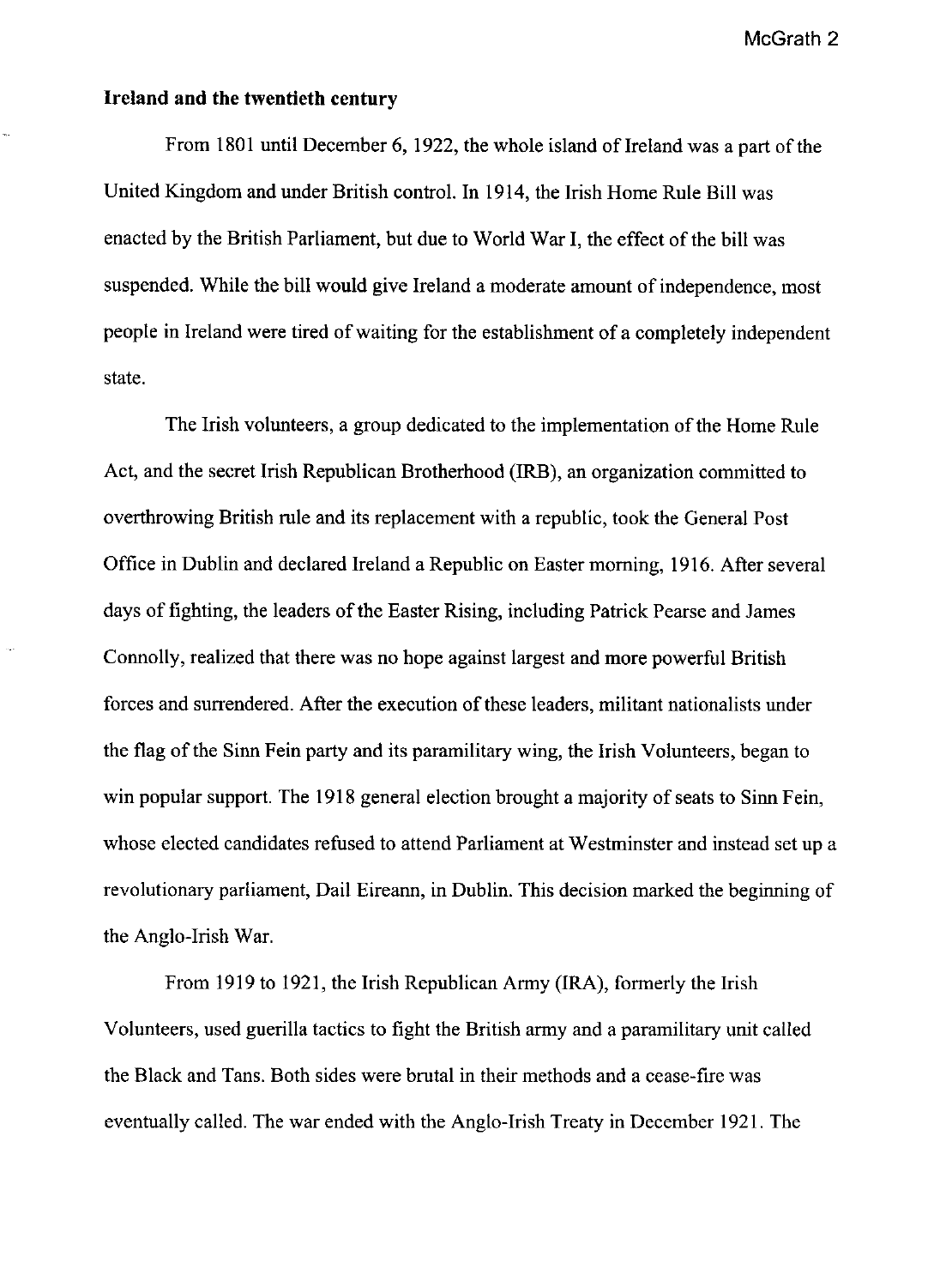treaty established the Irish Free State, which gave Ireland a new system of selfgovernment. It was meant to encompass the entire Ireland, but a proviso allowed Northern Ireland to opt out and remain part of the United Kingdom, which it did.

Following the treaty and creation of the Irish Free State, the country fell into a brief, but bloody civil war between pro and anti-treaty factions in the Free State. Although it lasted less than two years, the civil war took more lives than the Anglo-Irish war and created increased tension in the country.

Eamon de Valera, head of the Fianna Fail party, won a general election in 1932 to become President of the Executive Council, the head of the Irish government outside of Great Britain. On December 29, 1937, the new "Constitution of Ireland" was put into effect. This document changed the name of the Irish Free State to Ireland, gave de Valera the title of president, and created a new, more powerful prime minister, called the Taoiseach. Ireland was still not a country though. The British monarch still held the title of King of Ireland and was in control on the international stage.

It wasn't until April 1, 1949 that Ireland became an independent republic under the Republic of Ireland Act. This act gave the president the powers which had previously been held by the King. Since Ireland declared itself a republic, it terminated the state's membership in the British Commonwealth. At long last, Ireland was its own country ("History of the southern Irish state").

Unfortunately the creation of the Irish state did not mean everlasting peace for the entire island. Northern Ireland, which is not part of the Republic, has remained an area of great contention for varying political and religious factions. The sporadic communal violence that has existed mostly in Northern Ireland since the late 1960s is often referred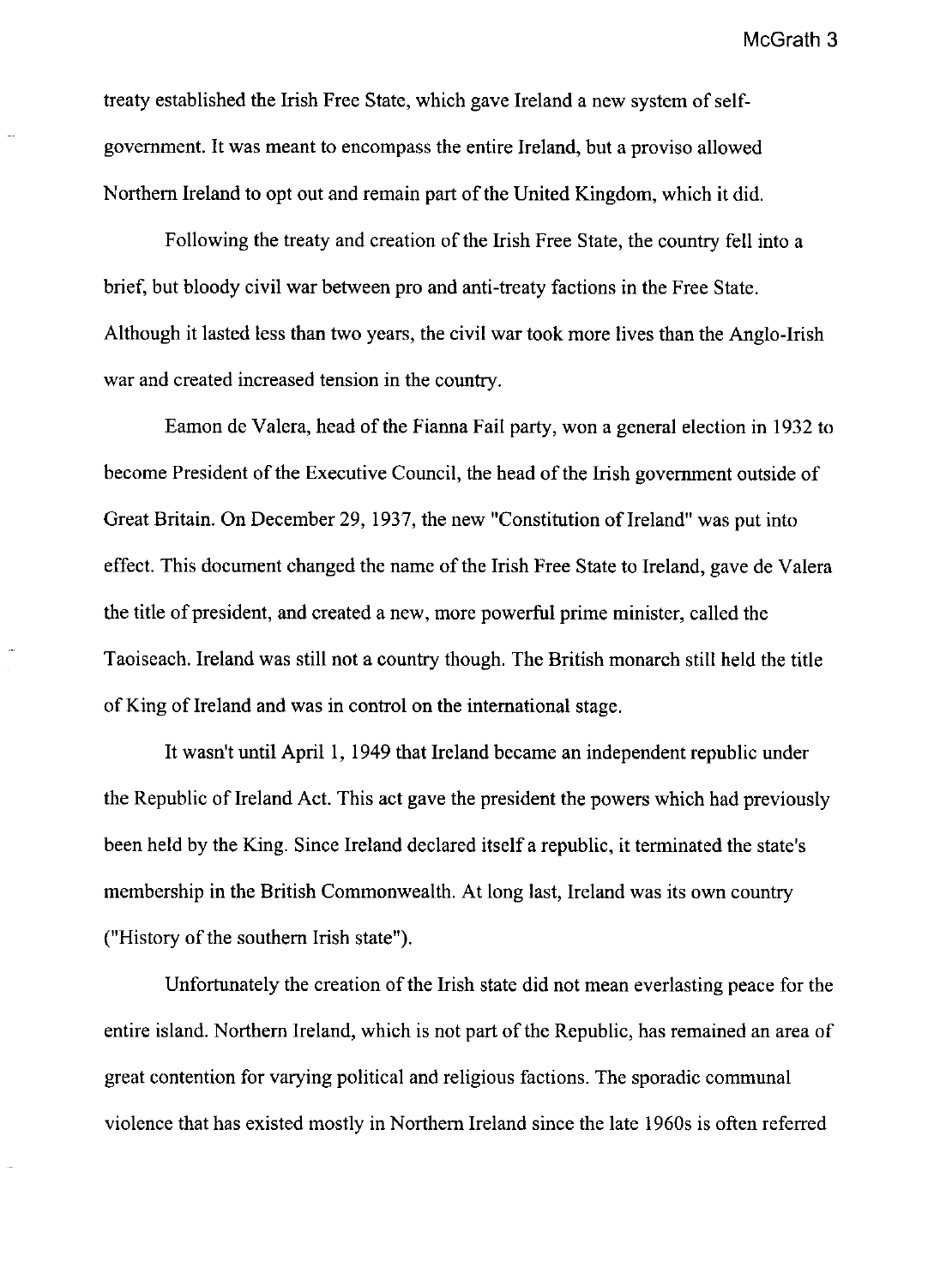to as The Troubles. This violence between the Provisional IRA, British Army, police, and numerous other paramilitary groups is marked as another chapter in the longtime hatred between Protestants and Catholics in Northern Ireland. The Troubles, referred to as the "Irish Problem" by British commentators, has been marked by a number of assassinations, assassination attempts, events such as Bloody Sunday and Bloody Friday, and numerous bombings. While the Belfast Agreement in the mid-1990s is said to have put an end to this internal conflict which has claimed 3,000-4,000 lives, tension between different religious and political groups in the North still very much exists ("The Troubles").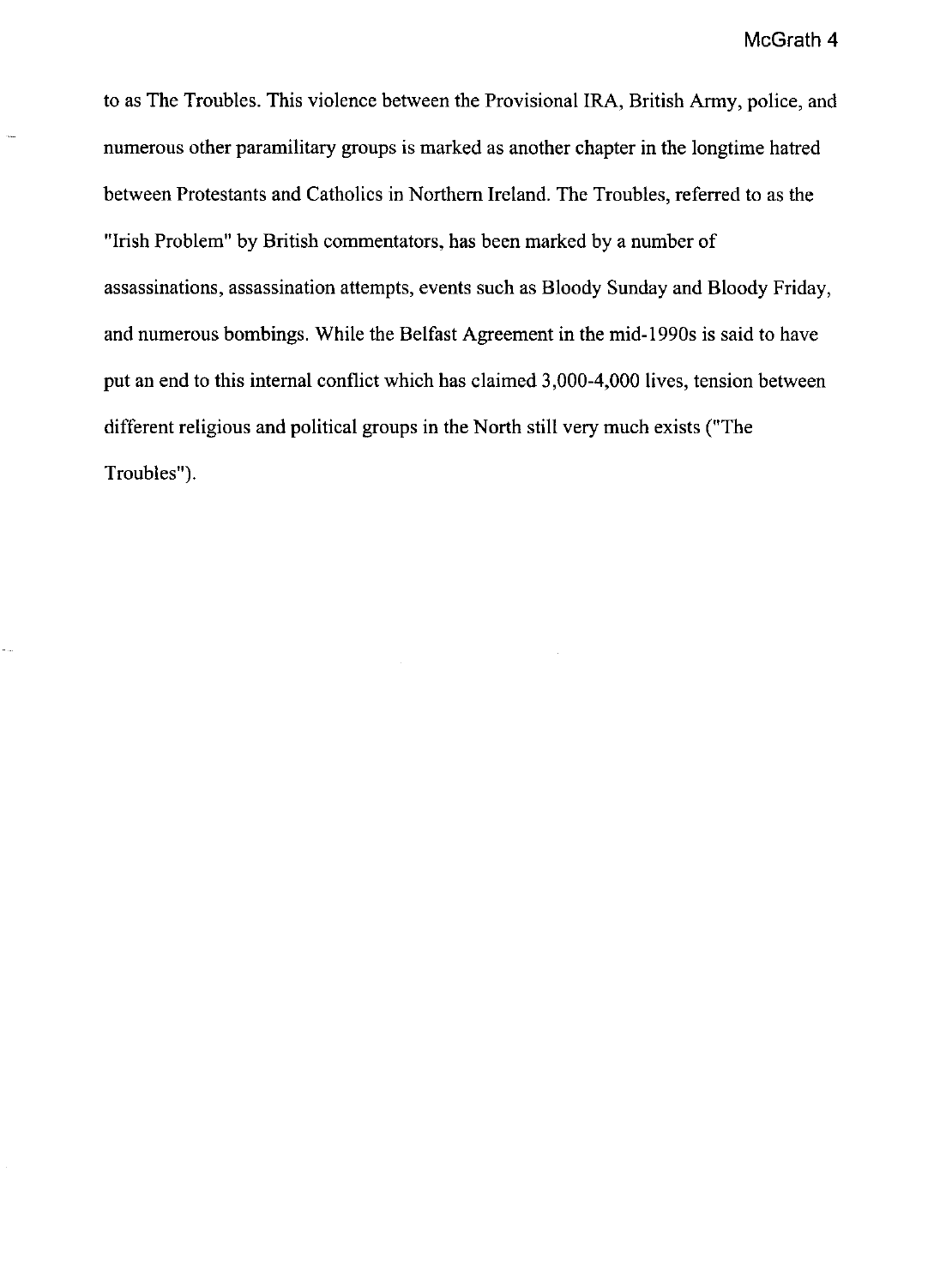## **Biography of William Butler Yeats**

William Butler Yeats was born in Dublin on June 13, 1865 as the eldest son of painter John Butler Yeats. Shortly after his birth, his family moved to London, where it would remain until 1880. Although he studied at the Godolphin School, Yeats spent summers with his grandparents in Sligo, which he always cherished. When the family returned to Dublin in 1880, Yeats was enrolled at the High School, and then in Harcourt Street. While his parents wanted him to attend Trinity College to carry on a family tradition, Yeats, never a strong student, feared he would not be accepted and opted to study at the Metropolitan School of Art from 1884 to 1885, and then at the Royal Hibernian Academy in 1886. It was during this time that he was introduced to a group of mystics, including fellow writer George Russell, that would serve to plant the seed of Yeats's interest in the topic (Boylan 409).

His fascination with mysticism led Yeats to join Madame B1avatsky's Theosophoists in 1887 and the Order of the Golden Dawn, a secret society focused on ritual magic, in 1891 after he and his family had returned to London. The idea that a mortal might be able to tap into some kind of supernatural wisdom intrigued Yeats. From then on, he was convinced that by using the mind, a person could move past the limitations of science and rationalism ("William").

In 1886, Yeats left the world of art to focus on his writing, which he had been practicing in the vein of Percy Bysshe Shelley and Edmund Spenser since the age of 17. His first published work, *Mosada,* was a dramatic poem that lacks anything Irish. Soon thereafter, Yeats met John O'Leary, who encouraged Yeats to focus his writings on native subject matter (Boylan 409). This led Yeats to begin working on *The Wanderings of*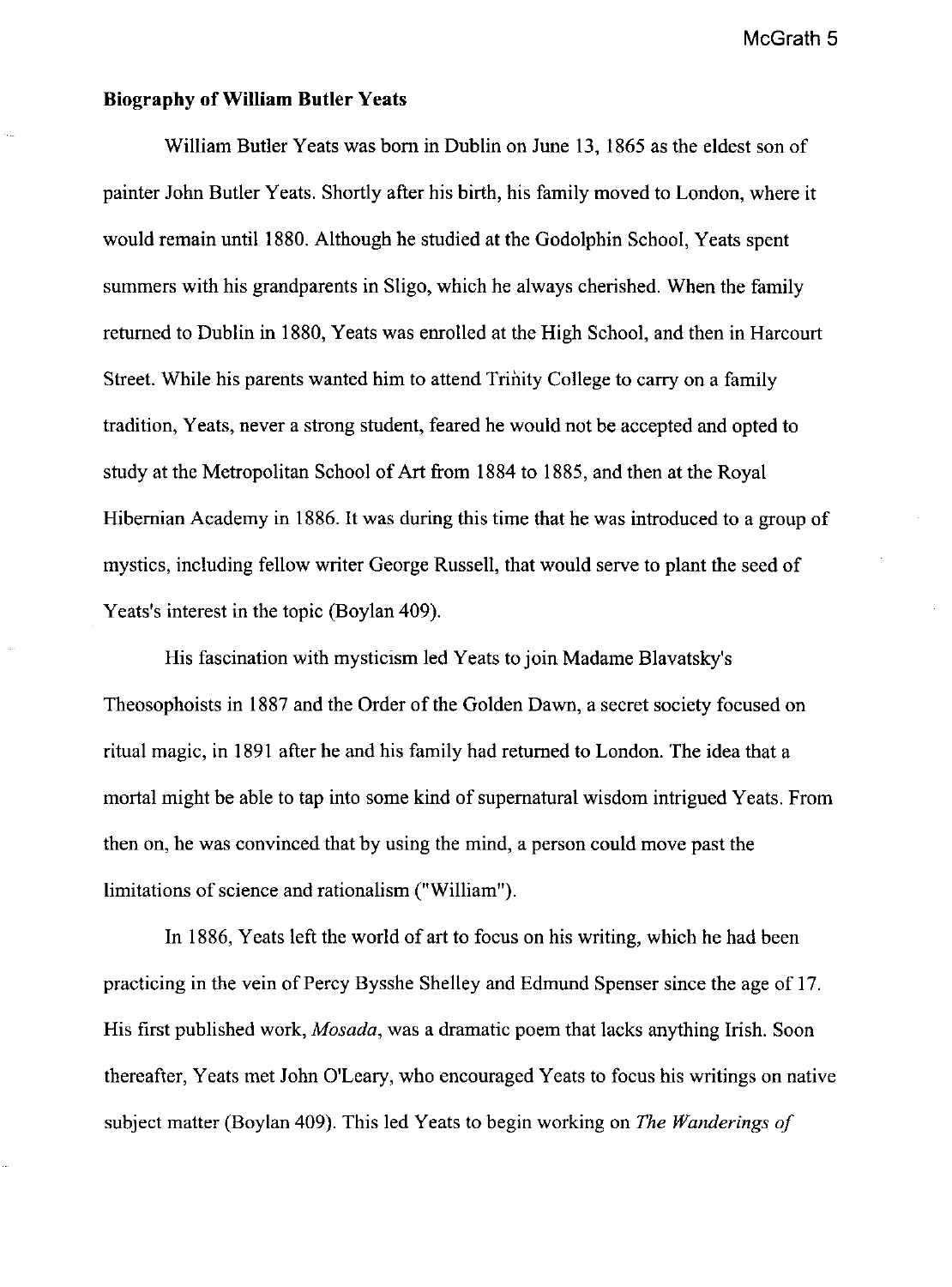Oisin, a long poem on Irish mythology, which was published in 1889, the same year he met the woman who would become his lifelong infatuation, Muad Gonne. She was a passionate young woman who shared with Yeats a devoted sense of Irish nationalism and interest in the spiritual world. Although he courted her for nearly three decades and she was the subject of many of his love poems, his affections were not repaid ("William"). Her encouragement, though, led him to create the nationalistic plays *The Countess Kathleen* in 1892 and *Cathleen* ni *Houlihan* 1902 (Boylan 409-10).

While his 1899 collection of poems, *The Wind among the Reeds,* contain a great deal of occult symbolism, most of his poems that went into his earlier collection, 1895's *Poems,* are much more focused on Irish nationalism. His lush style at this time was much affected by the Rhymers' Club, which he helped found in 1890. Although he would abandon that style, he was always committed to the ideals of the group that pushed rhythm, cadence, form, and style ("William").

His transformation in style to a simpler, more conversational rhythm and diction can be seen in his first three collections of the twentieth century: *In the Seven Woods (1903), The Green Helmet and Other Poems* (1910), and *Responsibilities* (1914) ("William"). During this decade, Yeats was also extremely active in the theatre. He led the founding of the Irish National Theatre Society and also was appointed as one of the directors, along with Lady Augusta Gregory and John M. Synge, at the society's home, Dublin's Abbey Theatre in 1906 (Boylan 410).

Following the Easter Rising in 1916, Yeats's fire for Irish nationalism, which had fallen somewhat dormant, and poetry was rekindled. He decided to reside in Dublin rather than England and married Georgie Hyde-Lees in 1917, around which time he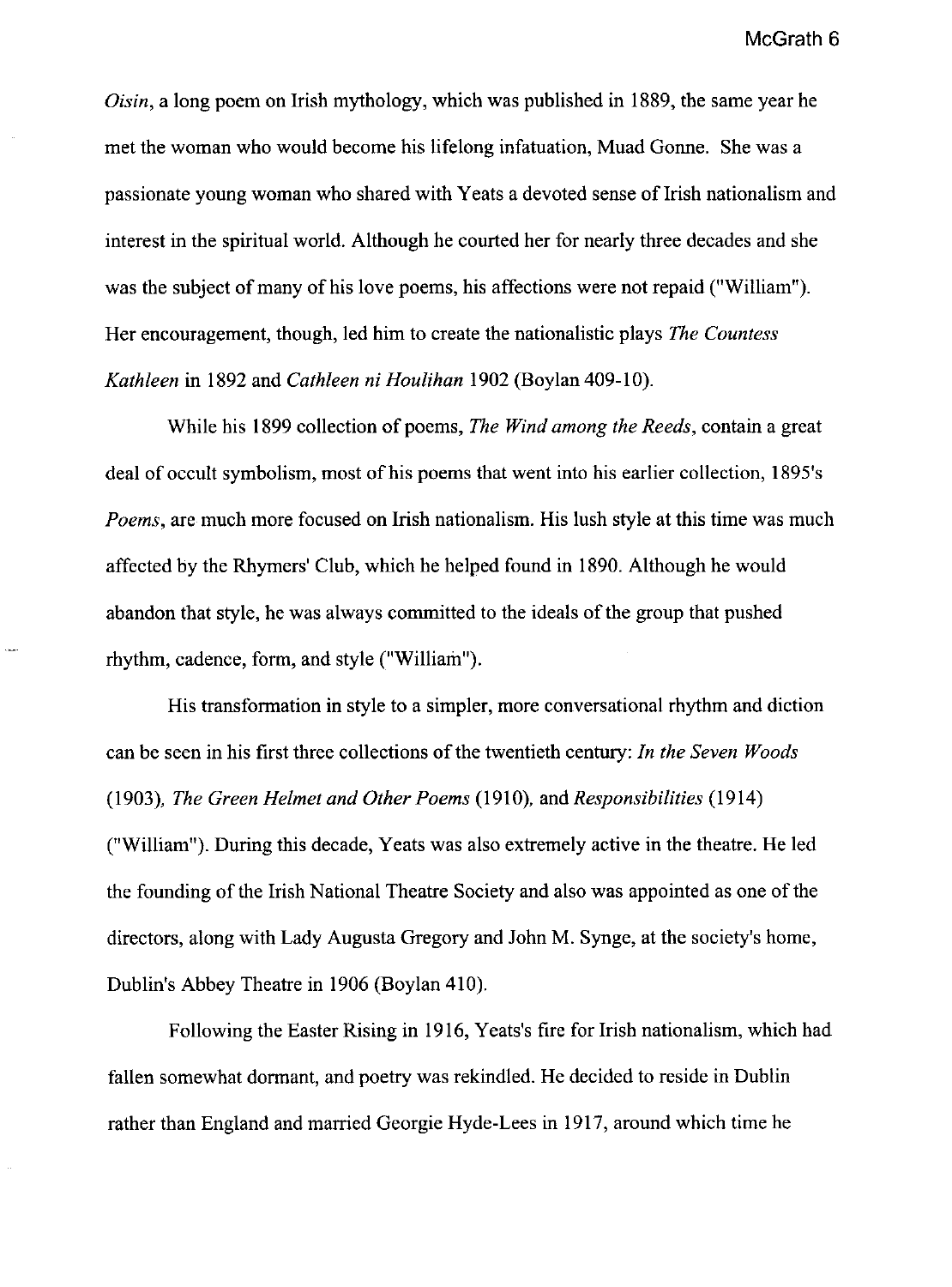developed his idea of the pattern of gyres, which are "interpenetrating cones representing mixtures of opposites of both a personal and historical nature ("William"). In the coming years, Yeats published four volumes which are generally considered to be his finest work as a poet. This peak in a very successful career began with *The Wild Swans at Coole* in 1919, followed by *Michael Robartes and the Dancer* in 1921, then *The Tower* in 1928, and finally *The Winding Stair* in 1933. In this sustained period of excellence, Yeats focused on themes of memory, political turmoil in Ireland, emotions, and the value of life (Boylan 410).

In the 1920s, Yeats received a number of honors. He was named to the Senate of the new Irish Free State in 1922, and a year later won the Nobel Prize for literature. With George Bernard Shaw, he founded the Irish Academy of Letters in 1932 to promote creative writing in Ireland (Boylan 411).

As his health began to decline in his old age, his poetry turned violent as he raged against death. On January 28, 1939, while vacationing to protect his health, Yeats died in Roquebrune. While he was buried there originally, in 1948, his remains returned to Ireland to be buried in the churchyard of his grandfather's parish at Drumcliffe, Co. Sligo. On his limestone grave marker, he insisted these words be cut: "Cast a cold eye/On life, on death./Horseman, pass by!" (Boylan 411).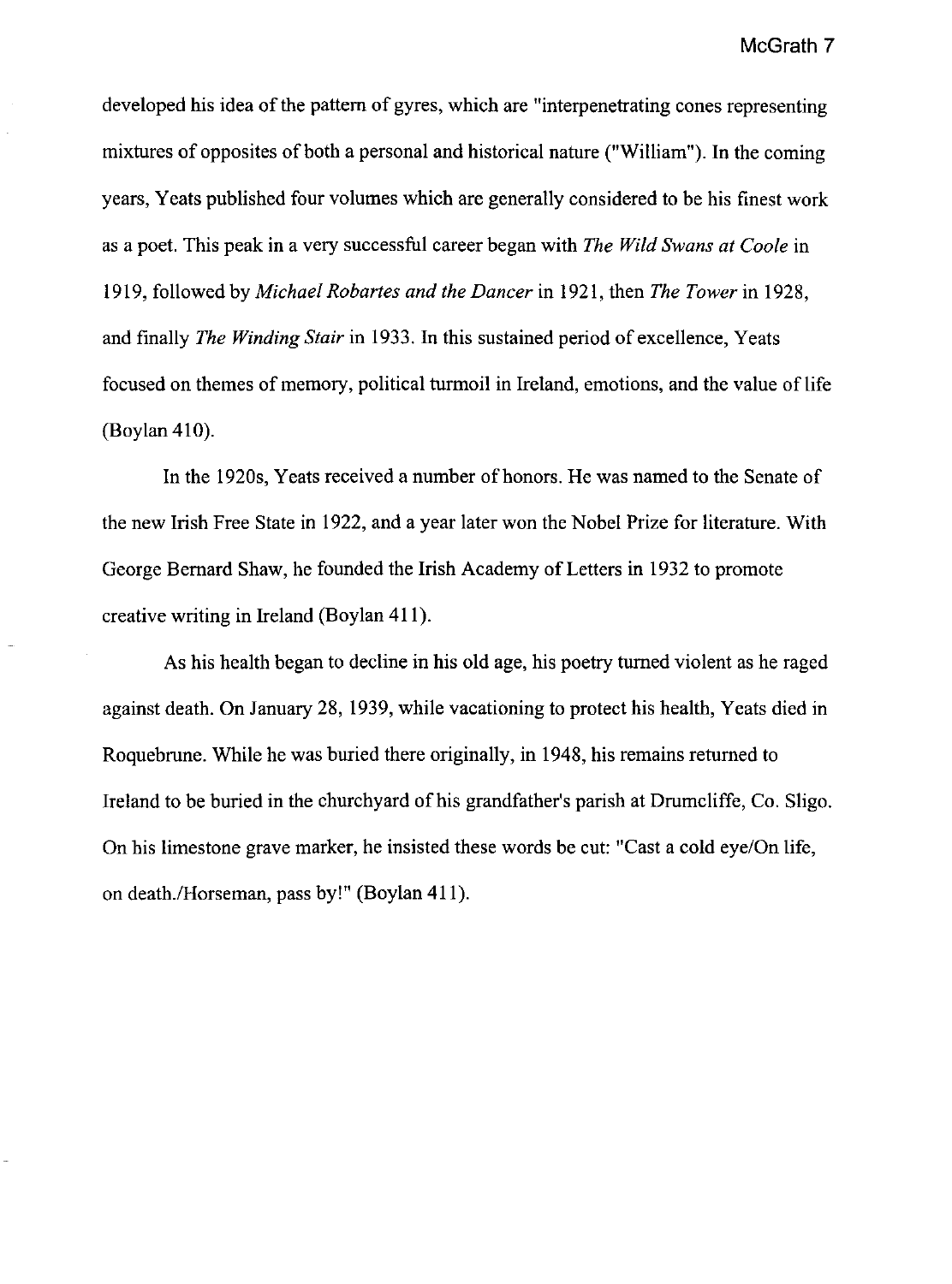#### **Biography of Seamus Heaney**

On April 13, 1939, less than three months after the death of Yeats, Seamus Heaney was born in the townland of Mossbawn, County Derry, Northern Ireland (Buttel 9). He was the first of nine children born to Patrick and Margaret Kathleen Heaney. His father was a Catholic farmer and cattle dealer, and much of the family was involved in farming. It soon became clear the Seamus was going to break from that tradition after he received scholarships to St. Columb's College and then Queen's University (Morrison 13).

While at Queen's University from 1957-1961, he was exposed to Irish, American, and English literature and became found of the writings of Ted Hughes, Patrick Kavanagh, and Robert Frost ("Seamus"). These poets inspired Heaney's own writing, which was published in undergraduate literary magazines (Buttel 9). After graduating from the university with a first-class honours degree in English language and literature, Heaney began to have poems published in local university magazines, as well as Belfast newspapers (Morrison 13).

Following his graduation, Heaney spent time as a secondary school teacher before returning to Queen's University as a lecturer in 1965. It was around this time that his life took a major tum. In 1965-6, he married Marie Devlin and had the first of his three children and had his first collection of poems, *Death of a Naturalist,* published (Morrison 13-4). Then, as a Catholic living in Belfast in 1969, Heaney took a keen interest in the violence erupting in the country between Catholics and Protestants and began to address the situation in his poetry ("Seamus").

After moving from Belfast to Ashford, County Wicklow in 1972, he eventually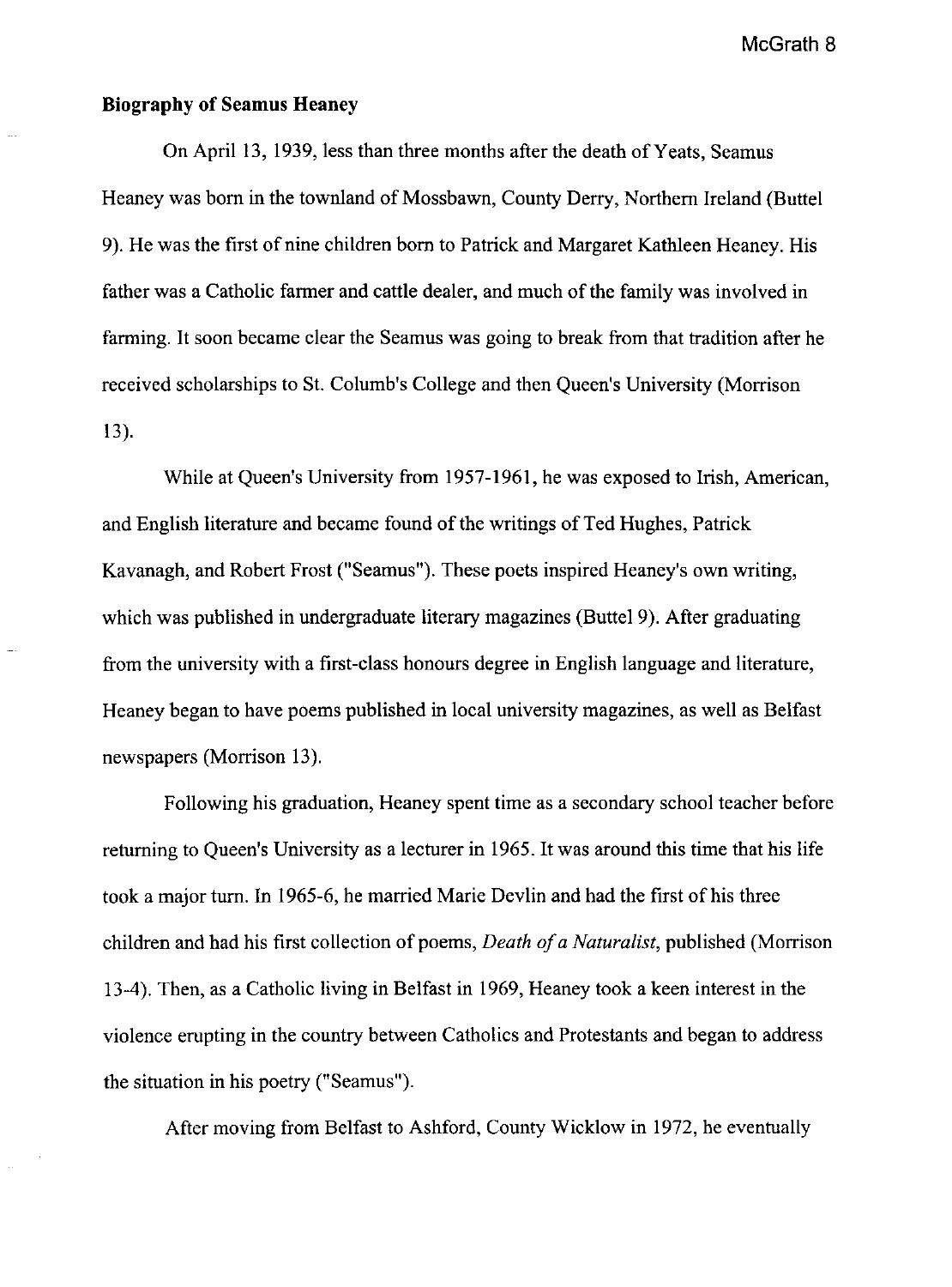settled in Dublin in 1976 as an English professor at Crayfort College (Morrison 14). By that time, Heaney was quite the literary figure, having published *Door into the Dark (1969), Wintering Out* (1972), *North* (1975), and *Stations* (1975). In *Wintering Out* and *North*, Heaney presents a series of "bog poems" inspired by the excavation of bogs in Europe that contained the bodies of people who had been slaughtered dating from the Iron Age. He used these poems to draw a connect between past violence abroad and the contemporary violence of Ireland ("Seamus"). In the late 1970s and 1980s, Heaney continued to focus on the political tension in Ireland with 1979's *Field Work,* 1984's *Station Island,* and 1987's *The Haw Lantern* ("Seamus").

1991 brought *Seeing Things* and a shift from politics back to more autobiographical themes for the poet. After winning the Nobel Prize for literature in 1995, Heaney continued exploring emotions and ideals with *The Spirit Level* (1996) and again returns to his youth in *Electric Light* (2001). In addition to his poetry, Heaney has garnered accolades in a variety of other literary fields, such as criticism and translation, throughout his career ("Seamus").

Since 1981, he has spent part of each year teaching at Harvard University, where, in 1984, he was named the Boylston Professor of Rhetoric and Oratory. He also was the Professor of Poetry at Oxford University from 1989 to 1994. Heaney frequently travels and lectures in both America and England. He is still a resident of Dublin ("Seamus").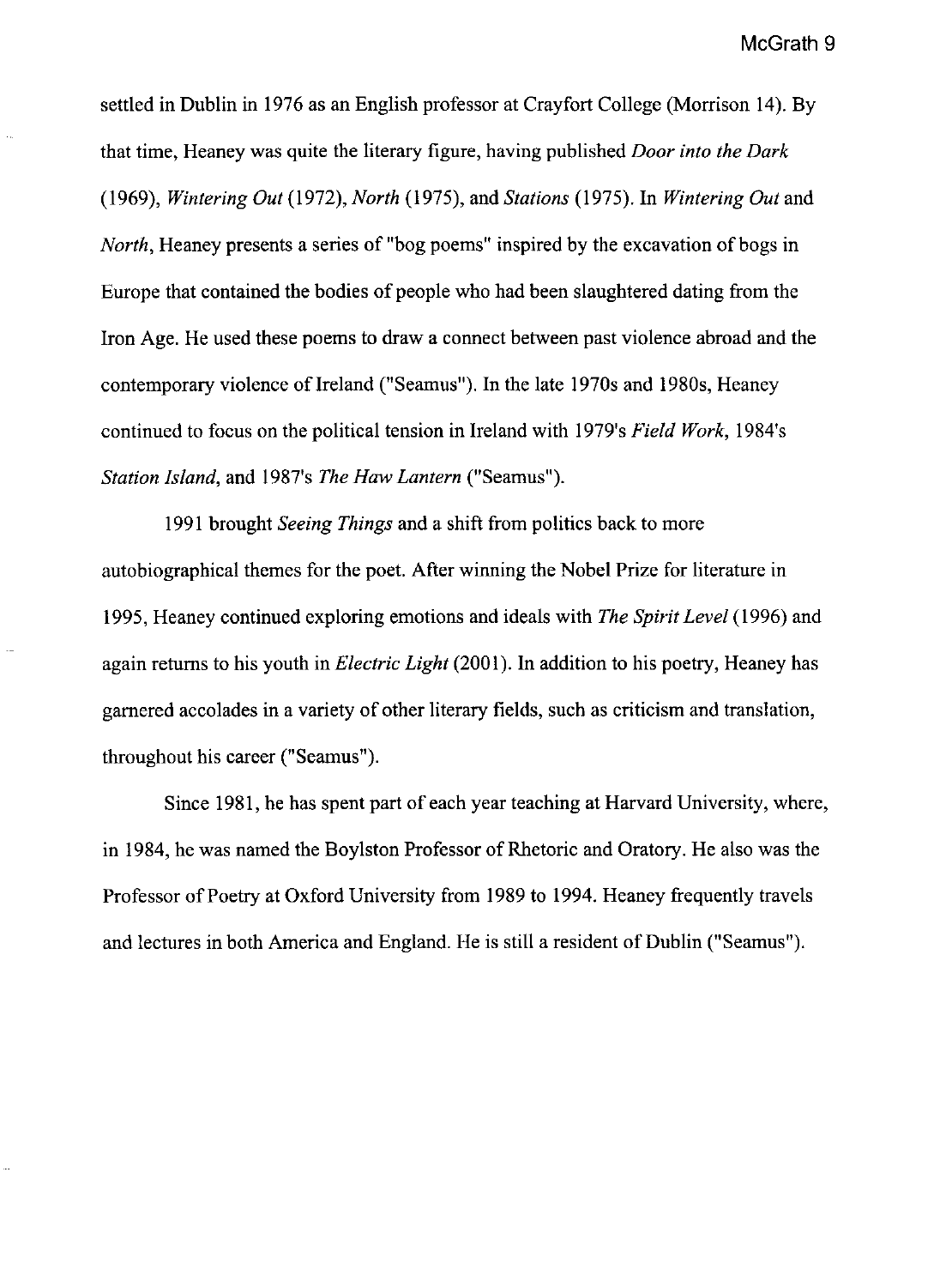# Analysis of Yeats's Poetry

The American modernist poet T. S. Eliot once described William B. Yeats by saying, "he was one of those poets whose history is the history of our own time, who are a part of the consciousness of their age, which cannot be understood without them" (Boylan 411). With Yeats's interest and passion for Ireland and its identity, that history was frequently focused around or tied to the Emerald Isle in someway. In an attempt to celebrate the country's history and nationalism, Yeats created an ideal Irish figure of the past and turned the patriots of his own time into modem martyrs, although he did so somewhat reluctantly because of issues that will discussed later on, by way of his poetry.

To separate Ireland from England in every way possible, which was the goal of the majority of the Irish population in the twentieth century, it was crucial that Ireland pull together a history and identity that was complex and independent. A main method used by many of the Irish Literary Revival writers was to look to what they imagined to be distinctively and authentically Irish. Yeats and others looked to the countryside to find their ideal character. While the writers of the Irish Literary Revival had differences about how exactly to portray ancient rural life in their country, most of them had a common belief that the county people of Ireland were a single entity known as "the peasants." Obviously, this ignored the diverse groups of rural poor made up of small farmers, laborer-landholders, landless laborers, and itinerant workers, and collapsed them into a singular classification as the "Noble Peasant" (Hirsch 1117). The role of this created character was to refute prejudices about Ireland, such as it being land of dim-witted buffoons, and replace them with an "ancient idealism" that represented the dignified, consistent, tradition-based people of Ireland (Hirsch 1120). In doing so, the writers, Yeats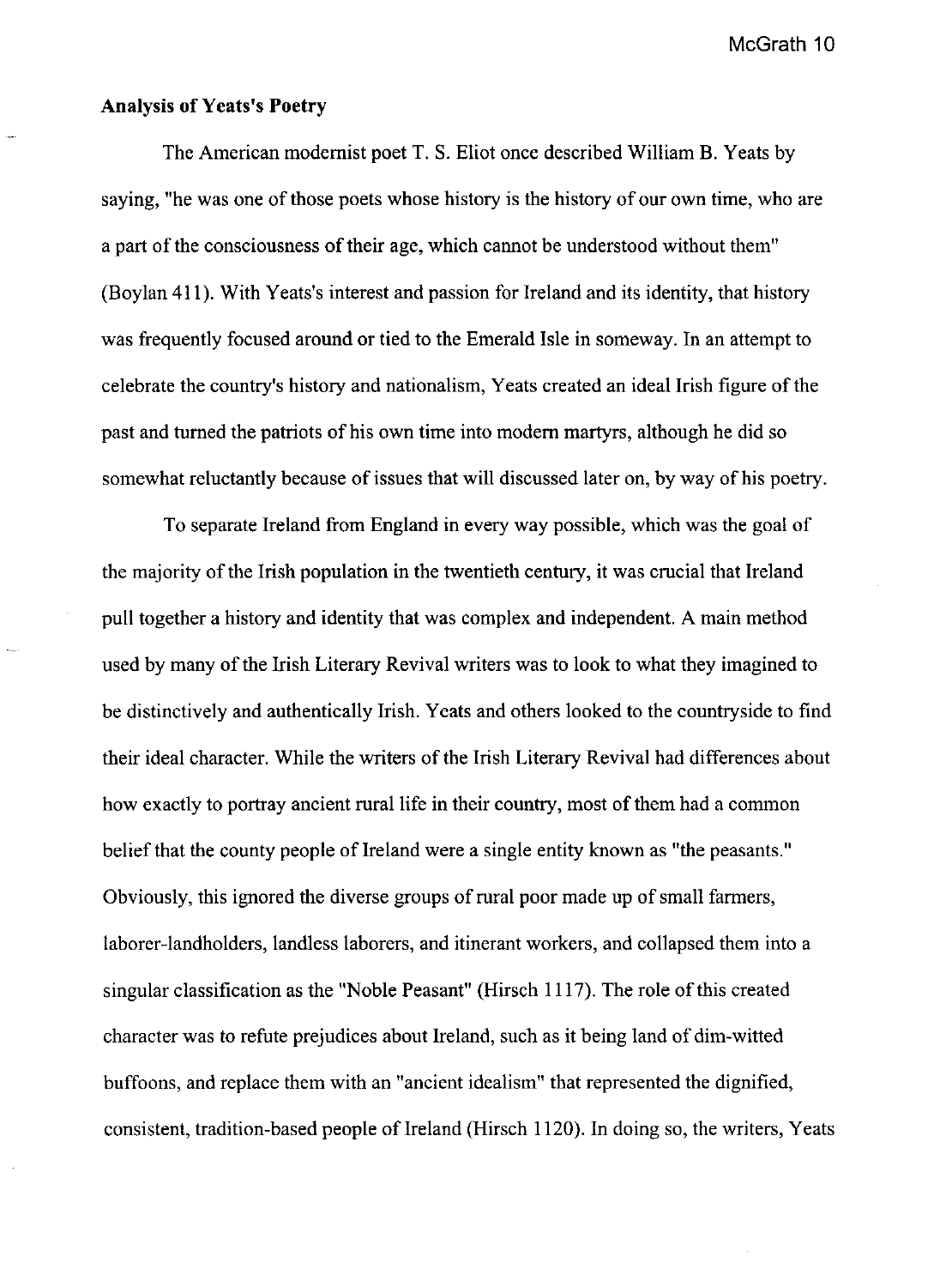included, believed that they would be able fight off not only the dominant middle-class English culture of the time, but also the crushing move of the world into a cold industrial age (Hirsch 1117 and 1120).

Yeats portrays this idea of a noble rural Irish landscape and culture in poems such as "To the Rose upon the Rood of Time," "Those Images," and "The Fisherman."

In one of his early poems, "To the Rose upon the Rood of Time," Yeats reaches back into the past of Ireland and begs the pagan land of "ancient times" to reappear in the present day:

> Lest I no more hear common things that crave; The weak worm hiding down in its small cave, The field-mouse running by me in the grass, And heavy mortal hopes that toil and pass; But seek alone to hear the strange things said By God to the bright hearts of those long dead, And learn to chaunt a tongue men do not know. Come near; I would, before my time to go, Sing of old Eire and the ancient ways (15-23).

The complaint against "common things" shows the speaker's displeasure with the current age, which has become stale and full of desires that consume the soul but never are realized. This leaves the speaker empty and searching. What he begs to find is the Ireland that he believes once existed. In this ancient time, people had a personal relationship with their God, even if it that god may be a pagan one, and apparently cared little for material things. As much as this concept of a union between God and man embraces romantic and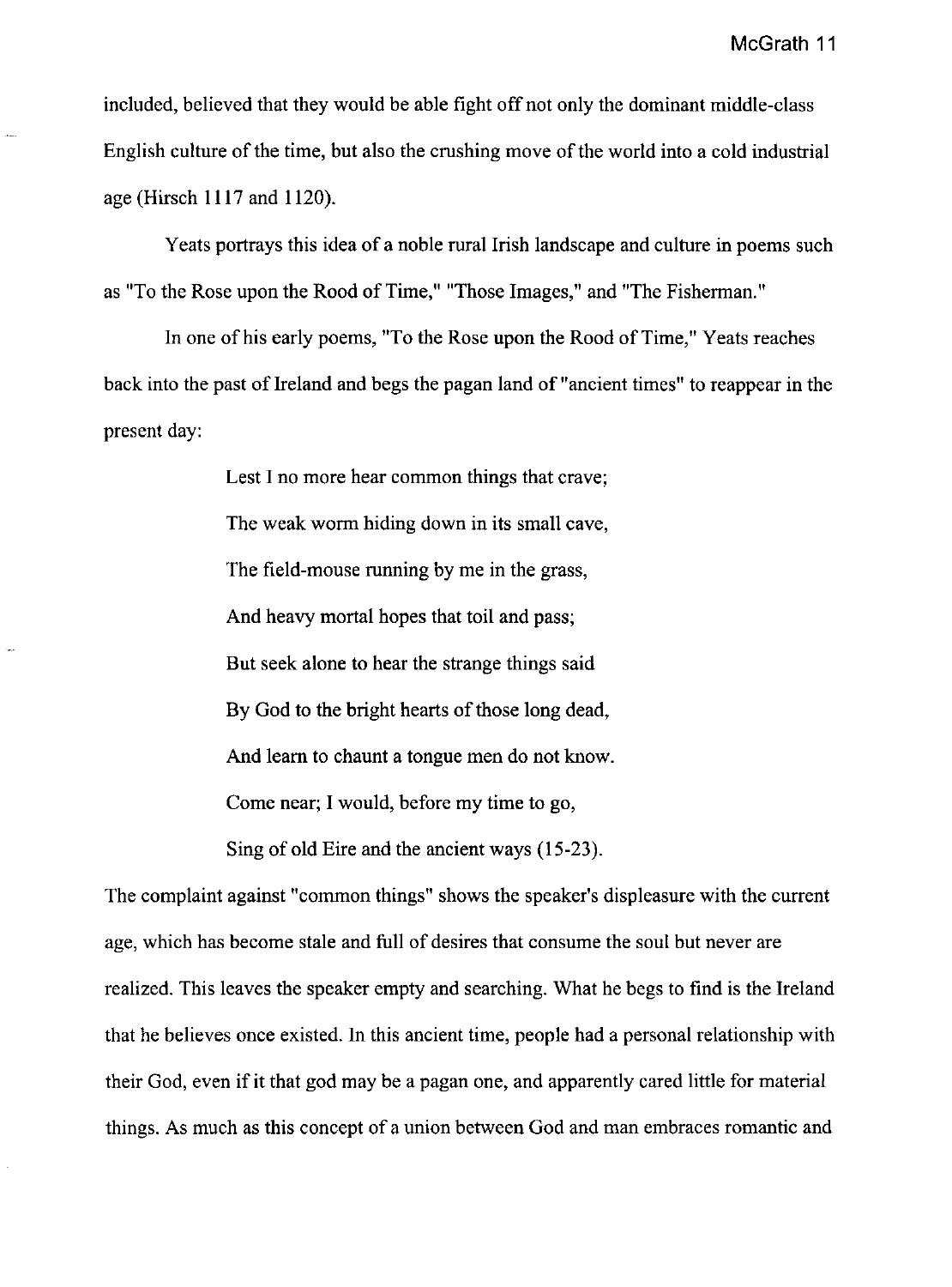traditional ideals, it also serves to challenge the modem "myths" based on empiricism and logical positivism (Allen 92). Yeats also brings in the idea of learning a "tongue men do not know," which could refer either to a language that allowed these ancient folks to commune with God or possibly Gaelic, in another way of returning to Ireland's past. Of course, knowing Yeats, it is very possible that the speaker could be referring to a language men used to relate with God and Gaelic simultaneously. To Yeats, both of these forgotten "tongues" are symbols of a rural Irish world that was in someway pure. A relationship with someone/something greater than man, a lack of earthly desires, and a mysterious language unfamiliar to present society all represent for Yeats a golden age in Ireland before the British and modernity came to corrupt the land.

"Those Images" is an attempt by Yeats to "call the Muses home" in hopes that they will allow Ireland to return to a simpler time (8):

> Seek those images That constitute the wild, The lion and the virgin, The harlot and the child. Find in middle air An eagle on the wing, Recognise the five That make the Muses sing (9-16).

Each of these images represents a separate characteristic that Yeats saw in Ireland's former people and is trying to recall in hopes that they will revitalize Ireland. The lion is a ferocious spirit, the virgin is purity of the soul, the harlot, which seems negative at first,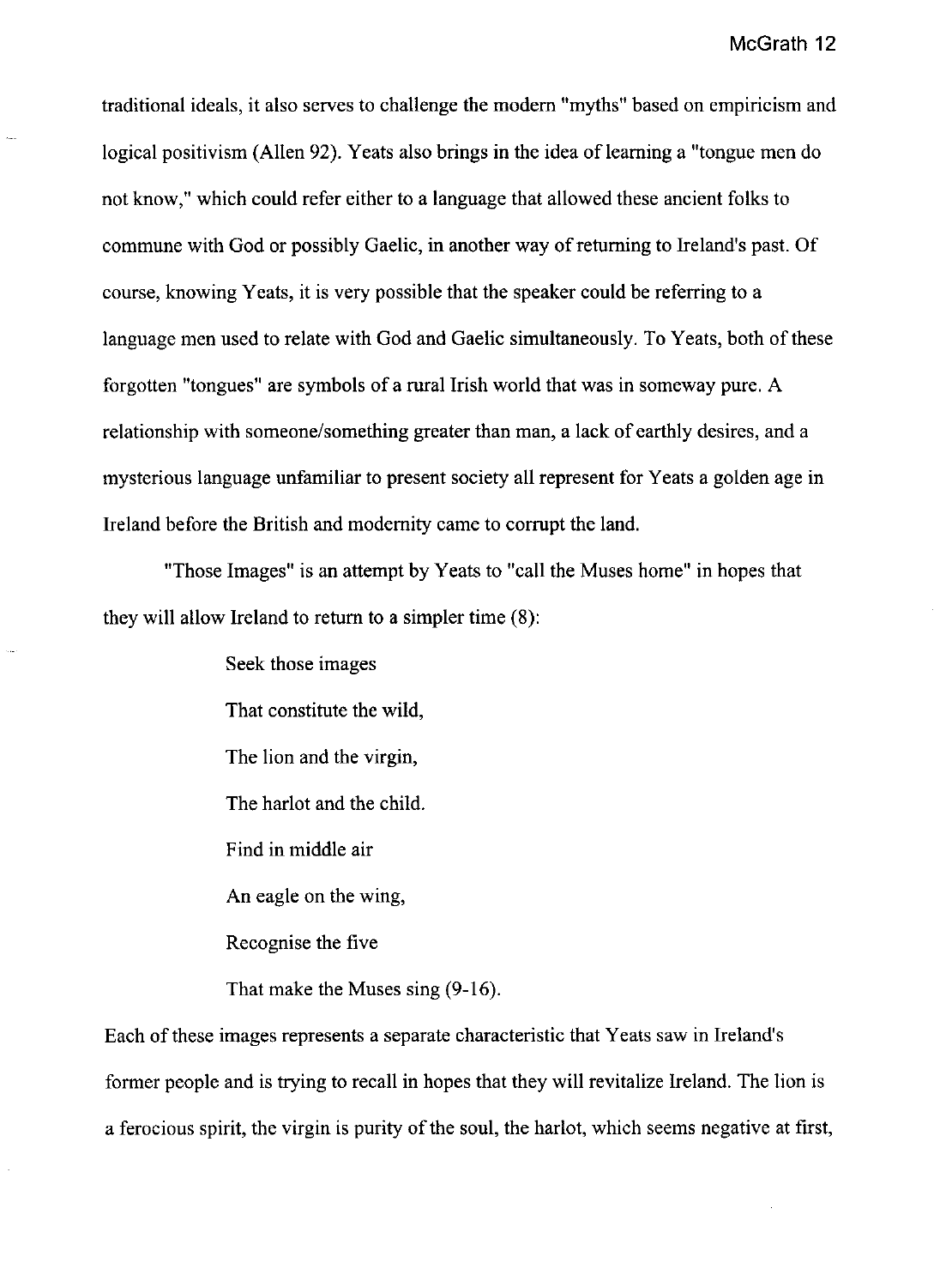is mischievousness, the child is innocence, and the "eagle on the wing" represents freedom. The speaker believes that the presence of those traits will return the Irish landscape and people to a simpler, yet more artistic way of being by allowing them to "leave/The cavern of the mind"  $(1-2)$ . That trapping cavern in the mind of Yeats was British oppression, industrialism, and the crush of modernity. These characteristics fly in the face of all of these and ultimately allow Ireland to embrace its own old wild side.

One of the main aims the Revival writers attempted to achieve by creating the peasant character was to destroy the English stereotype of the Irish buffoon who appeared in British theatre and print (Hirsch 1120). This violent, drunken fool was depicted by the English to be subhuman and incapable of managing in the modern world. Therefore, he needed to be dominated and kept in check. The epitome of Yeats's "noble peasant," and the ultimate counter to this negative stereotype, is the subject of his poem, "The Fisherman."

In the poem, the speaker imagines "A man who doesn't exist.  $/A$  man who is but a dream" to be the ideal figure of Ireland's past  $(25-6)$ . He is dressed in grey clothes from Connemara, a town in the west of Ireland known for its ruggedness, and is freckled. The speaker refers to him as "This wise and simple man" (8). In these and other characteristics, the speaker finds his ideal:

> All day I'd looked in the face What I had hoped 'twould be To write for my own race And the reality; The living men that I hate,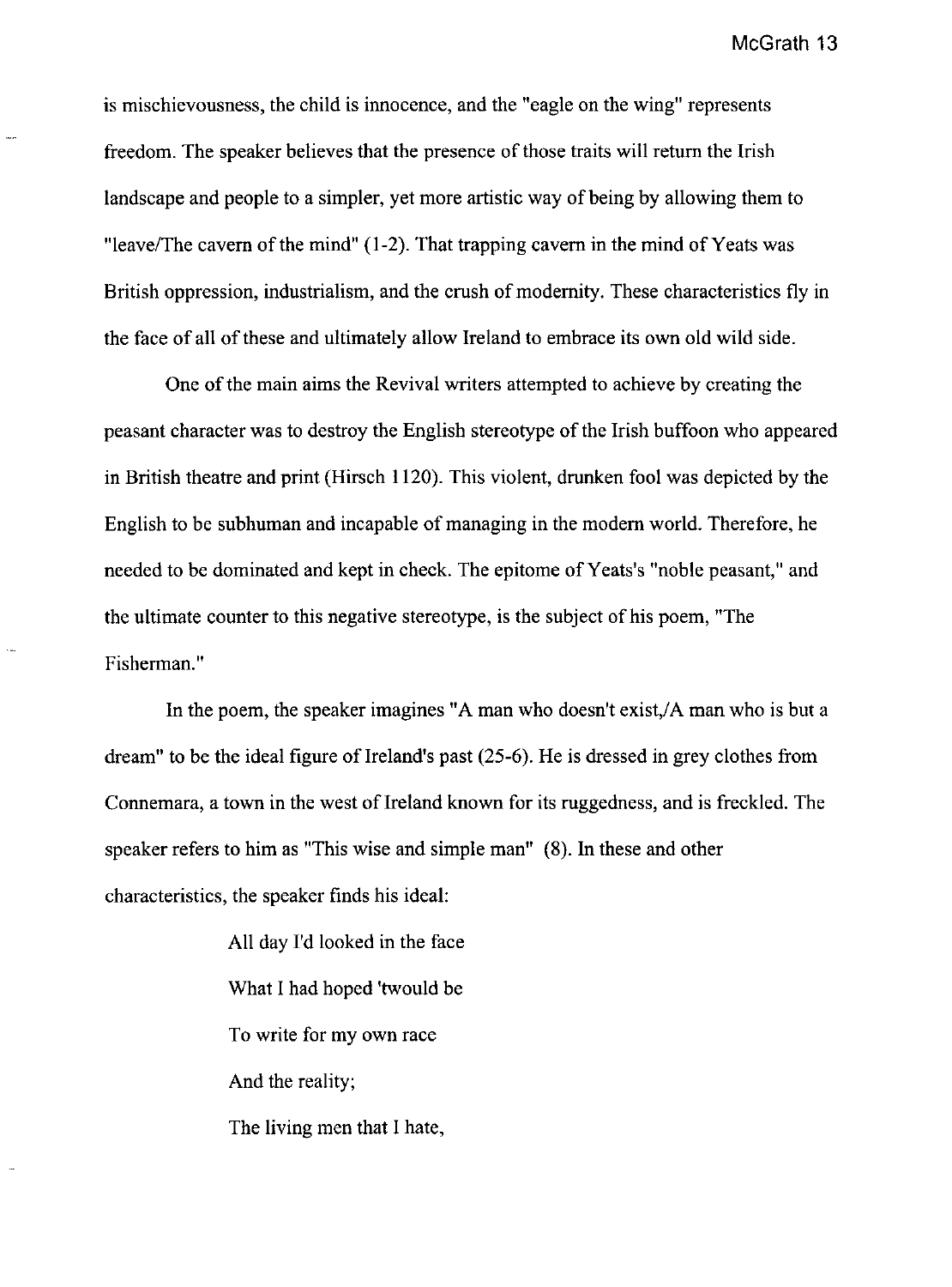The dead man that I loved (9-14).

The man, who is only a creation of the speaker's imagination, stands up in his simpleness and wisdom as the perfect Irish man. He is clever, witty, and cherishes the arts. This is everything Yeats wishes his own audience would be, but has never been able to find due to the erasing of this type of picturesque man by foreign rule and the modem age. His image though has effectually become Yeats's muse, which he draws on to see problems with his own country and race. If only Ireland could find its way back to the hill this man sat on, it would be able to shrug off the trappings and chains which have robbed it for hundreds of years of its true identity, even if it didn't exist: that of simple, humble peasant fishing in a river for beauty and truth.

"The Fisherman" is not only a celebration of Yeats's ideal audience though. While the imagined character of the fisherman in his traditional Irish garb is used as compensation for a lack of a similar modem day audience by Yeats, the fisherman's existence also shows the poet's desire to negate those who he holds responsible for "The beating down of the wise/And great Art beaten down" (23-4). Those Yeats is attempting to negate are those who rioted in 1907 against a showing of John M. Synge's *The Playboy a/the Western World* at the Abbey Theatre because they deemed it indecent and the Dublin Corporation, which refused to build a gallery for an art bequest by Hugh Lane in 1913 (Ward 145). It is these people that Yeats targets in "The Fisherman," which, importantly, he wrote in 1914:

> Maybe a twelvemonth since Suddenly I began, In scorn of this audience,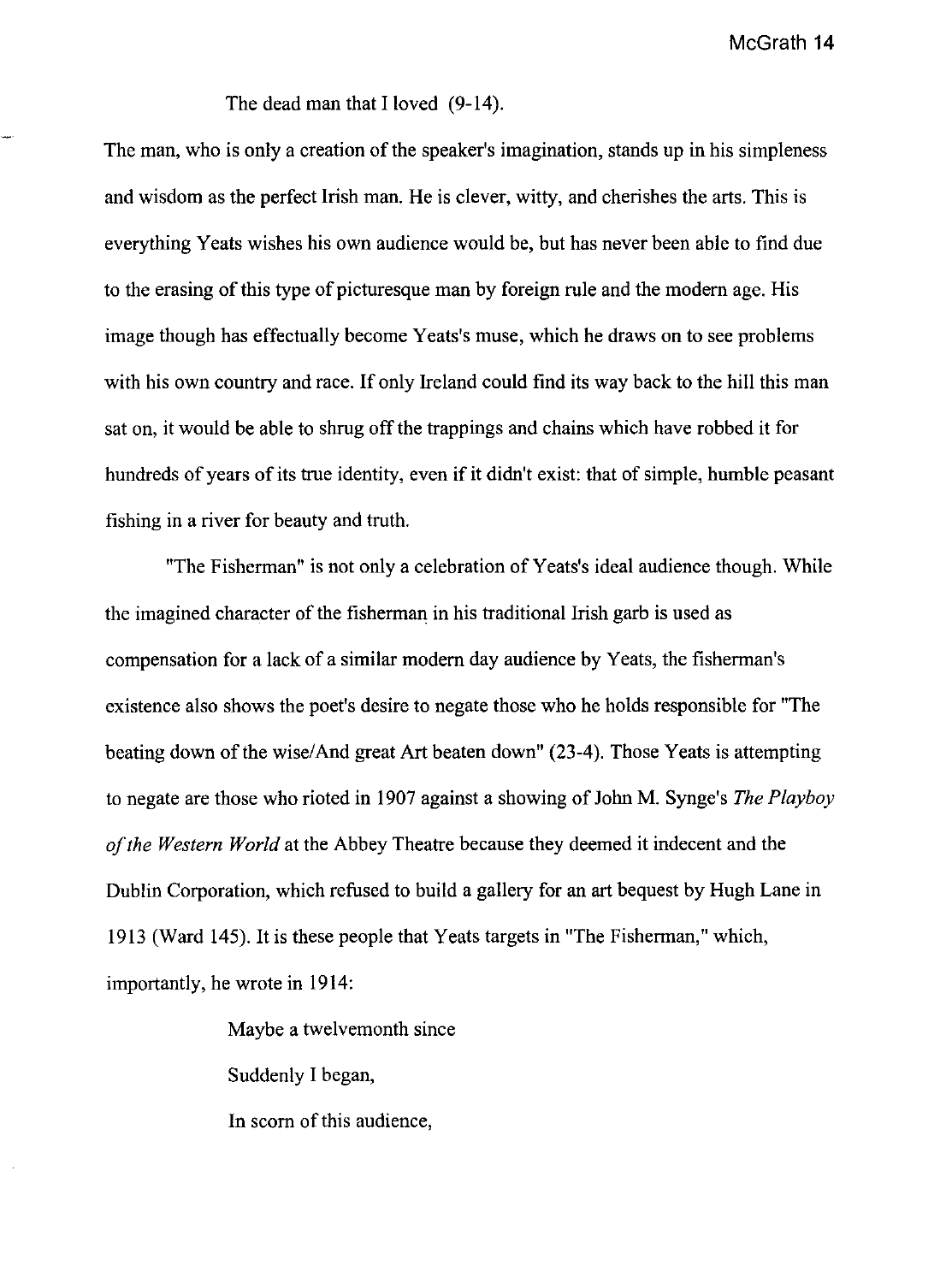Imagining a man,

And his sun-freckled face,

And grey Connemara cloth, (25-30).

Yeats fears that this audience would attack his poetry in an attempt to stifle his creativity, much as he saw them as doing in the past. In reaction to this conflict with his real audience, Yeats creates the fisherman character to bring a personal dream of an ideal audience into public existence in the mind of the reader (Ward 148). By doing so, Yeats is simultaneously refusing those who challenge him in reality and building an imaginary audience in the minds of his readers.

Since many of the writers of the Irish Literary Revival, Yeats included, were Anglo-Irish Protestants, they were separated from the Catholic line which "the folk" they wrote about belonged. This allowed Yeats and others to create the peasant as a character of a different past. The ancient archetype they portrayed was pagan and steeped deeply in an ancient folk world, which made the peasant a romantic symbol of Irish past that was cultural, pastoral, and valued personal freedom, rather than goods. The peasant was the character that held up the best of Ireland's cultural heritage and had been able to avoid the contamination of the Irish "racial soul" that had been marred by outsiders and materialism (McCaffery 26) The idea of this collected folk unaffected by Christianity and the individualizing effect of cities turned the peasant character into a figure of roots for all Irish citizens (Hirsch 1122).

At the same time, the separation of faith and ideology Yeats had from his audience could cause some problems for the poet as he wrote numerous poems documenting and commemorating the sacrifices made by the Irish patriots of the Catholic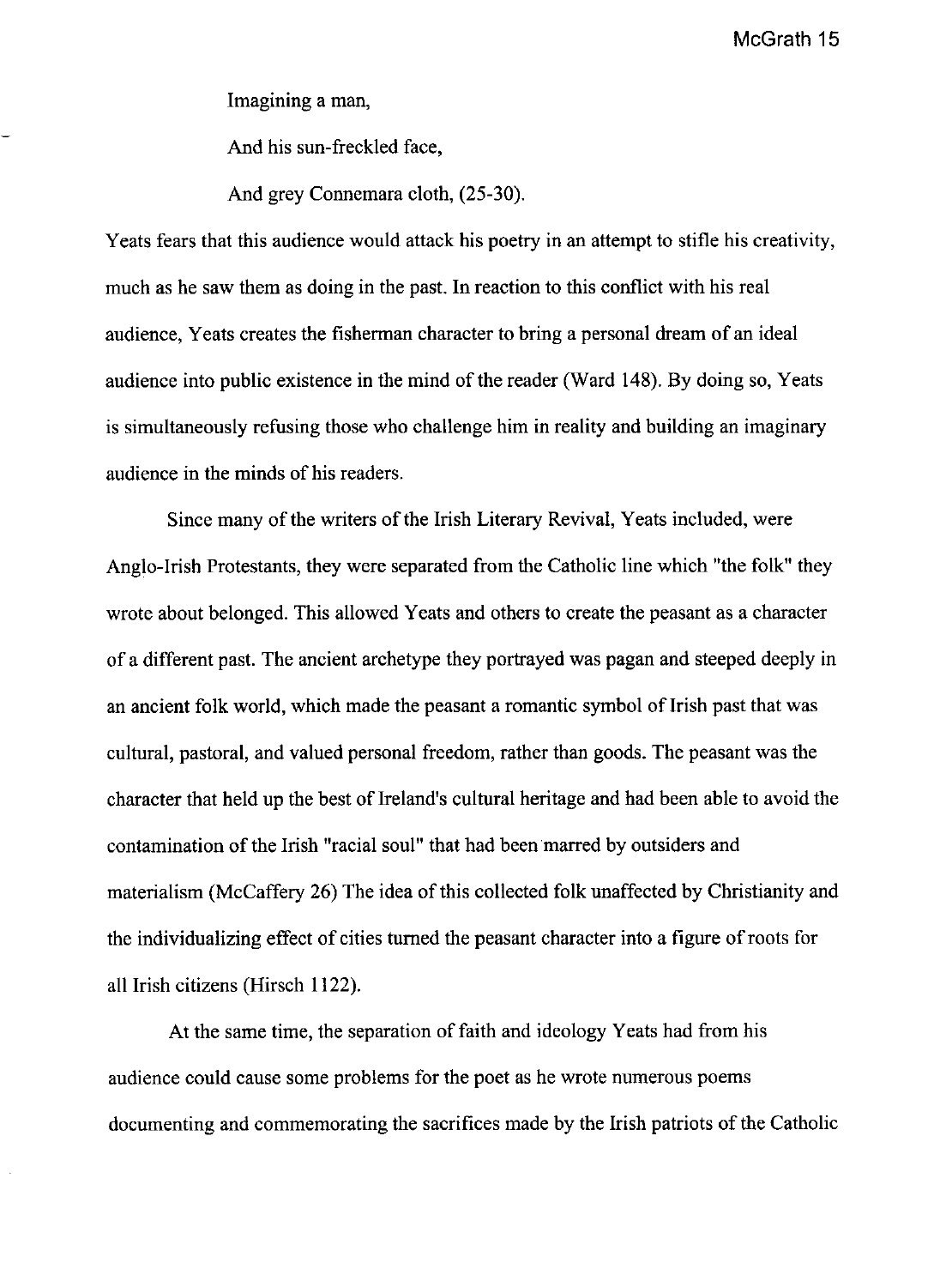middle classes. The poet feared that the Jacobites, a group of fanatical Catholics who were aiming for control of the country, were a sharp threat to intellectual and artistic freedom, which to Yeats was just as important as freedom from foreign rule (Torchiana 27). By 1913, he had come to believe that the Irish people were under the control of the pope and were "counting beads as they counted their coin and treating Christ with the same sort of deference they showed their greasy till" (Ward 149). Yeats did not trust the men he saw looking to lead the country, but he also respected their sacrifice and courage. He was simultaneously drawn to the tragic beauty in their sacrifice and fearful how they would carry the banner of Irish nationalism that he had been carrying for decades (Ward 158).

After the Easter Uprising of 1916, Yeats wrote his poem "Easter 1916." In the poem he memorializes the 16 men who gave their lives in the failed revolution, while also pondering what this sacrifice has created:

> I write it out in a verse-MacDonagh and MacBride And Connolly and Pearse Now and in time to be, Wherever green is worn, Are changed, changed utterly: A terrible beauty is born (74-80).

By marking down their names, the poet obviously commemorates the goal of the 16 men, he also wrote other poems commemorating their actions, including "Sixteen Dead Men" and "The Rose Tree." It is the final line here that reveals his fear of what will become of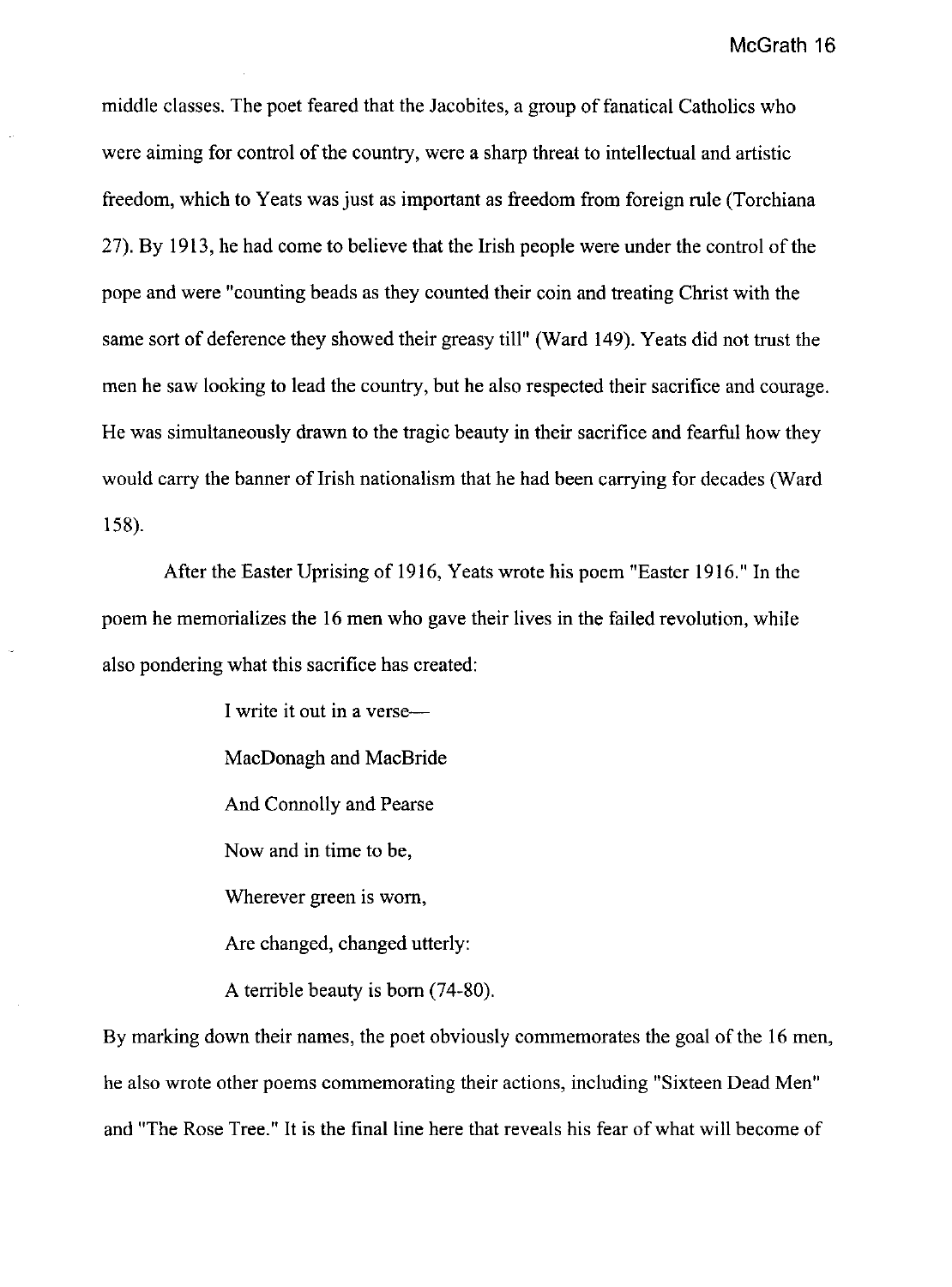these martyrs' examples. While it speaks of creation and birth, there is a certain duality that comes along with it. Yeats calls it a "terrible beauty" that has come to the country. It is beautiful because of the sacrifice and the hope it brings for an independently-ruled Ireland, but it is terrible to Yeats because of his fear of what that future Ireland may mean for men such as himself.

In line 14 of "Easter 1916," Yeats notes that Ireland was a land "where motley is worn." This multi-faceted and multi-colored country of jest changes by the end of the poem to a more serious and somber place. In this changed land, green is the new color. This shift from a wide variety of colors to uniform green represents two things for Yeats. First of all, the shift in the country's colors shows the unifying effect the death of rebels has had on the Irish people. The sacrifice has brought them all together under a single color. At the same time, the shift symbolizes for Yeats a frightening change in the attitude of the Irish people. Where once the Irish could be described as "motley," now they are simply "green." Variety and creativity have gone by the wayside while the Irish people fight for a single goal of political freedom. For Yeats, who emphasized personal freedom as much as political freedom throughout his career, this is where the "terrible" part of a "terrible beauty" exists.

Feelings such as the ones expressed at the end of "Easter 1916" led Yeats to create what he called "spiritual instructors" in 1917. The "instructors," who Yeats claimed spoke to him and his wife, gave the poet an audience, much like the one he was searching for in "The Fisherman," that did not really exist and was in many way contradictory to his real audience. Despite attempting to realize the same romantic dream Yeats had envisioned in much of his 1890s poetry, the poet could still not accept the men of the Catholic middle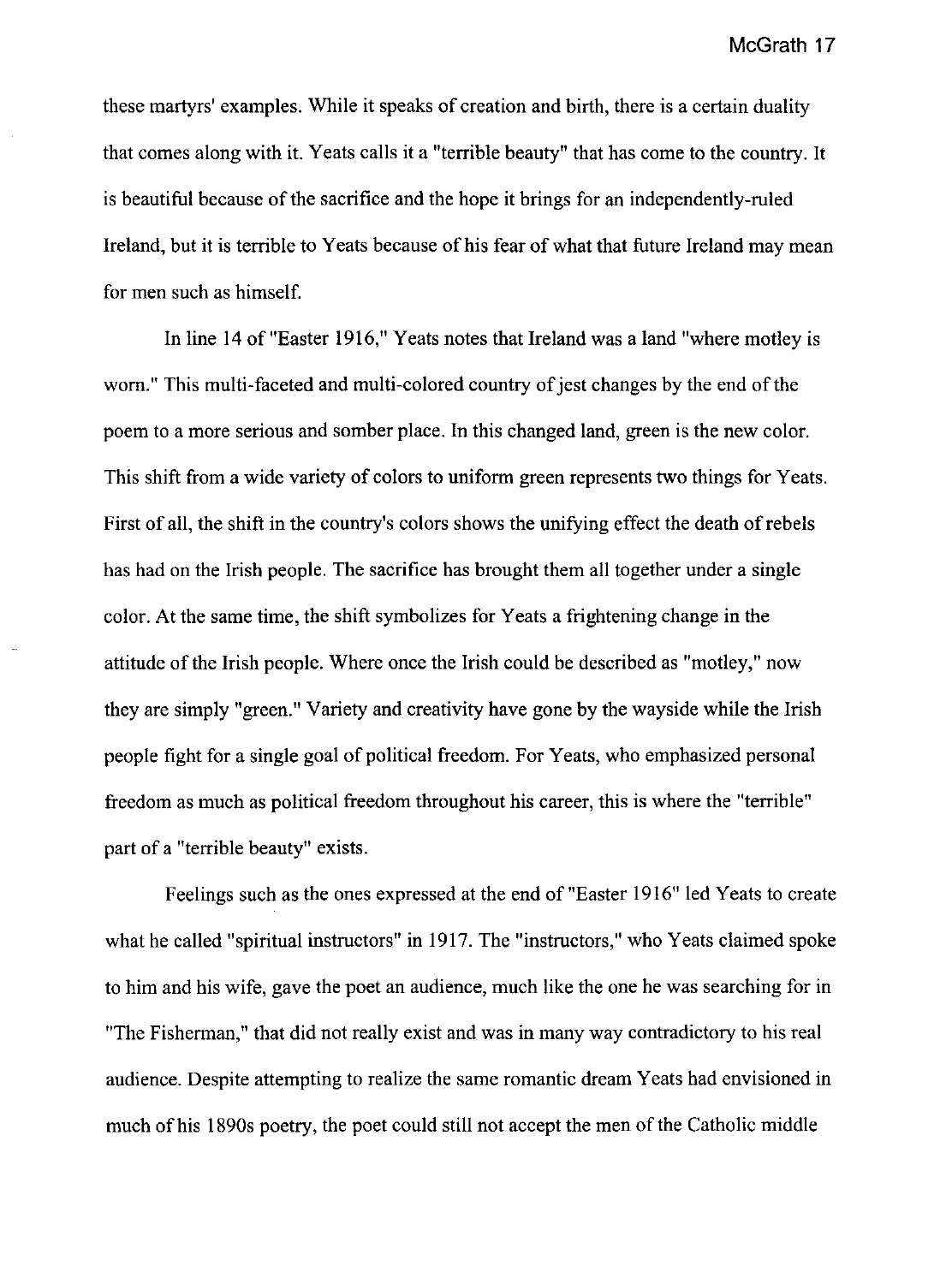classes who had taken part in the Easter Rising of 1916 as compatriots. Afterall, these were the men who had protested against *Playboy,* and that Yeats deeply feared and hated for what he saw as their repression of art. At the same time, Yeats could no longer label these men as cowards, because they attempted what he had only dreamed of: the creation of an Irish nation (Ward 145). Yeats turned from this confusion towards the rebels and created the "instructors." Through them, Yeats provided himself an image of two interpenetrating cones which he referred to as "gyres." This structure represented contradiction and conflict in a modem world where opposites not only had direct effects on each other, but were also necessary for existence (Ward 143). The creation of the gyres gave Yeats a vehicle by which he could structure his experience as a poet in a modem world that was contradictory to his own desires (Ward 145). Yeats used these cones to explain to himself how the contradictions he felt with his audience were "inherent in any historical process" (Ward 160). With this explanation in mind, Yeats was able to produce poetry out of the conflicts he held with his modem audience (Ward 160).

After Ireland did gain its independence, Yeats was somewhat validated in his fears of censorship by the new Catholic government. In late 1928, the still young Irish government was all but set to pass the Censorship of Publications Bill, which Yeats took to be an attack on free intellect in Ireland. Yeats condemned the bill publicly for attempting to create a sort of moral utopia out of Ireland and trapping its citizens into a rigid form of perfection where imagination was considered dangerous (Torchiana 31-2). The poet demonstrates the crippling effect he believed this Bill would have on the Irish in his poem "The Choice":

The intellect of man is forced to choose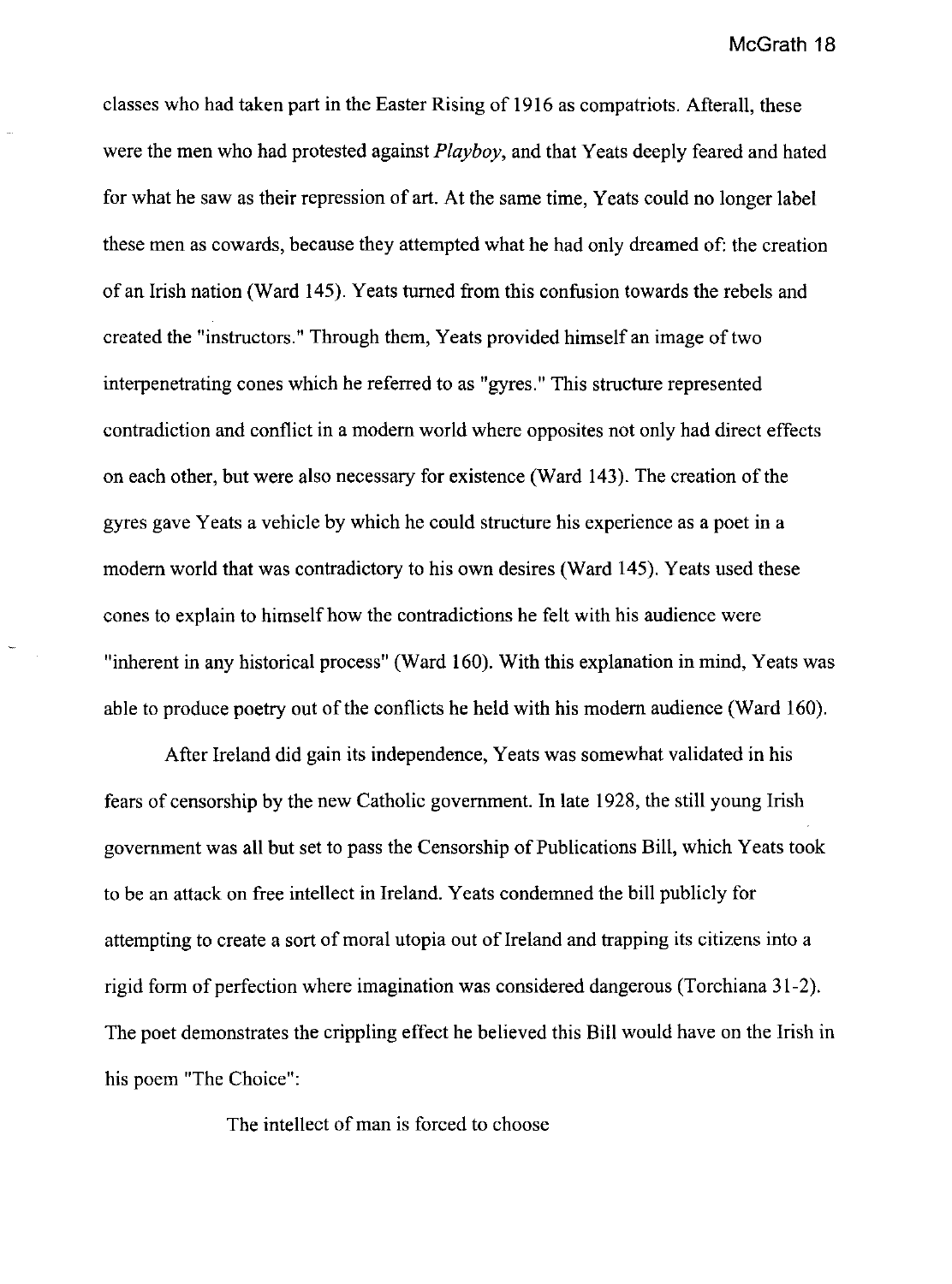Perfection of the life, or of the work, And if it take the second must refuse A heavenly mansion, raging in the dark. When all that story's finished, what's the news? In luck or out the toil has left its mark: That old perplexity an empty purse,

Or the day's vanity, the night's remorse.

Here, Yeats is arguing that it is impossible for a man of intellect be free to compose and perfect his craft ifhe is constantly fearful of being "indecent." Doing so, would cause that man to become a pauper, kept warm at night only by his work. Seeing this as a grave injustice in a land that was supposedly free, Yeats railed against the ideas laid out in the bill long after it was passed into law (Torchiana 32-3).

Moreover, in "The Choice," Yeats is lamenting what he sees on his own part to get the importance of intellectual freedom across to the Irish people. Yeats considered himself a very hard worker and had a great deal of success as a poet, but he still found dissatisfaction at his failure in this area, as is shown by the phrase, "the day's vanity, the night's remorse" (8). Although Yeats had "toiled" during his life, or "day," to create an Ireland which he had dreamed of, as death, or "night" approaches, he feels regret, because his dream was not achieved. While he is not left with an "empty purse," he is left feeling empty as what he sees as a failure in the "perfection" of his life and of Ireland.

Battles and differences with his audience greatly shaped how Yeats recorded Irish history by forcing him to examine a number of sides. Ultimately though, Yeats was a strong believer in Irish freedom and those who pursued it, even ifhe feared what the new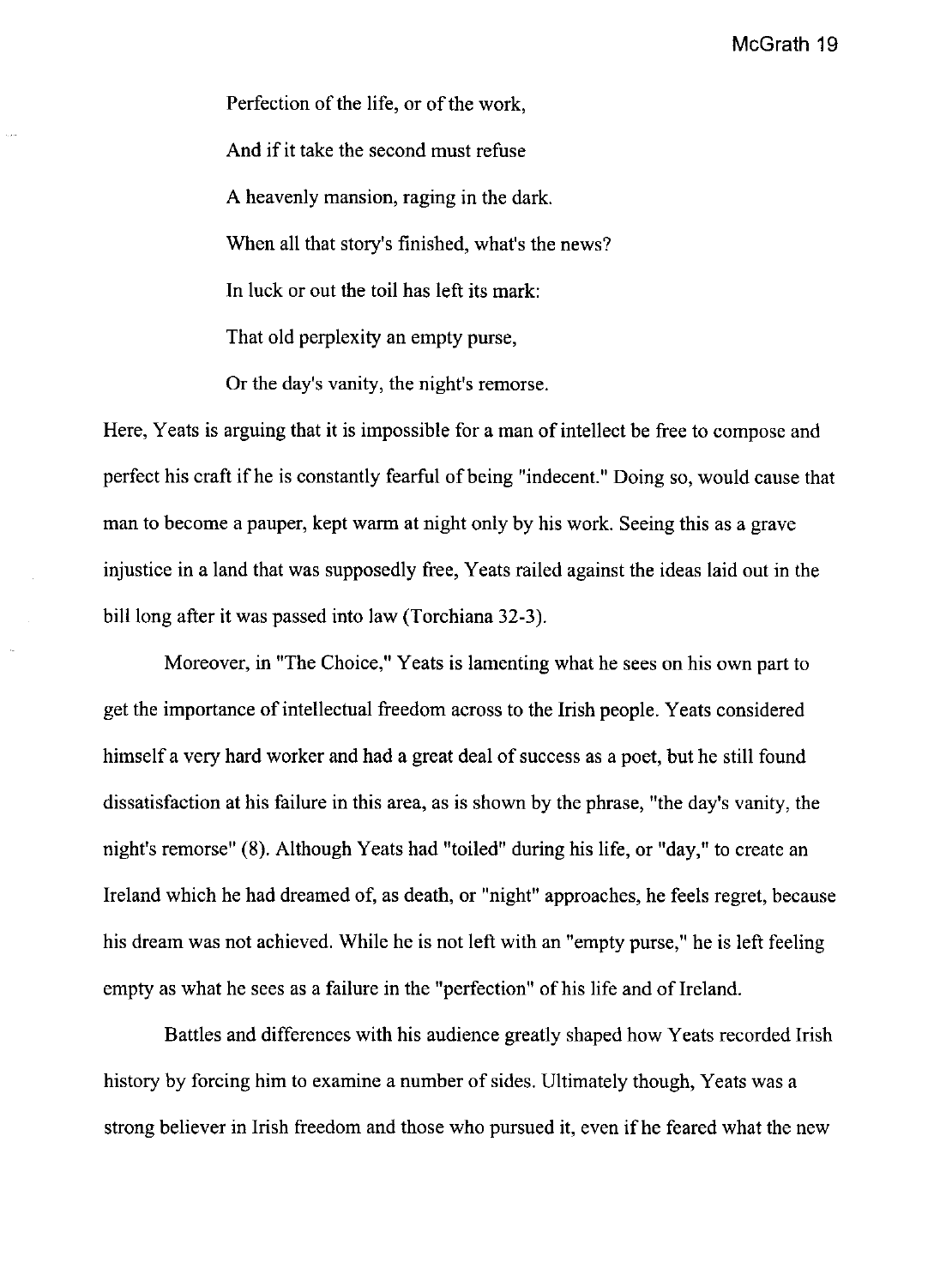Ireland would be. The unifying theme in all his work concerning Ireland is the idea of the quest: both for the perceived truth of an ideal that lived in the past and the freedom he hoped lived in the future.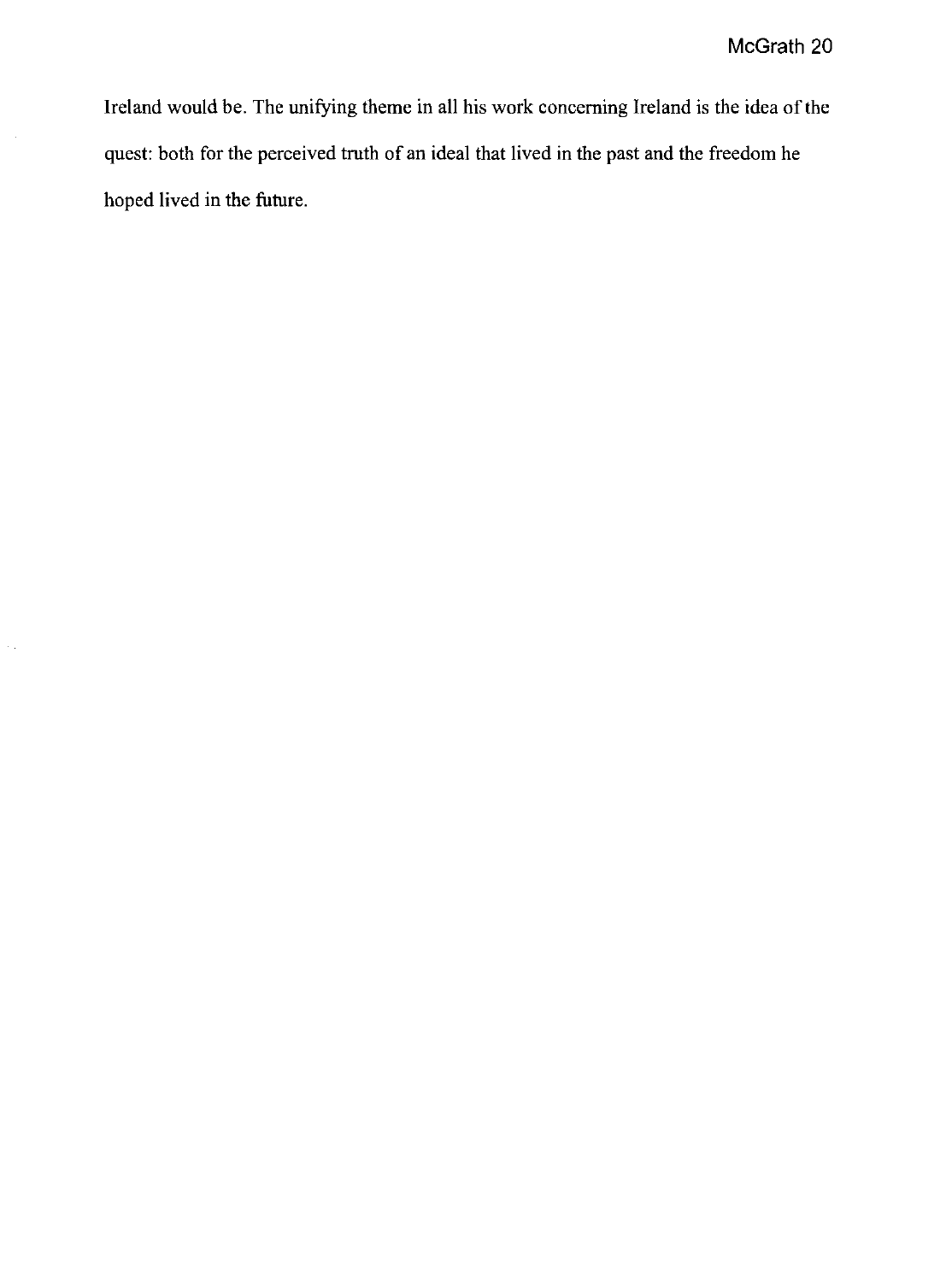## Analysis of Heaney's Poetry

In 1956, Lawerence J. McCaffrey wrote that Ireland had been blessed in the first half of the century with "an almost miraculous abundance of talented writers" and that with the revolutionary era over, it was reasonable to believe that Irish writing would soon level off (McCaffrey 30). Ten years later, Seamus Heaney showed that Irish writing was still alive and well when he published his first collection of poems, *Death of a Naturalist,*  and began a career that has shot him into the stratosphere of literary celebrity and respect. Undoubtedly, Heaney is one of the brightest stars in poetry's sky during the latter part of the twentieth century, and has earned his place among the elite by bringing his unique voice to the issues surrounding the past and present of his beloved Ireland.

When Heaney deals with Ireland's history, he often does so by attempting to reclaim a portion of the country's past or original identity, which he believes to be muddled and left blighted by centuries of conflict. By exposing the often brutal history of the country, Heaney invites what many scholars term an "apocalypse" where the dead are brought back to be judged by poetry that also judges the poet himself, along with the culture, for allowing the deaths to continue (Hart 390). Three methods that Heaney most often employs to explore and take back what has been lost by Ireland over the course of time are that of physical digging, a revival of Irish language, and the enlistment of ancient Celtic tradition.

A common place Heaney turns to "unearth" the history and truth in Ireland is the physical land itself. He sees and portrays "the bog bank as a memory bank," which offers up to him as a poet "an inexhaustible metaphor for the unforgiving memory that in Ireland, perhaps more than in any other country, has been each generation's legacy to the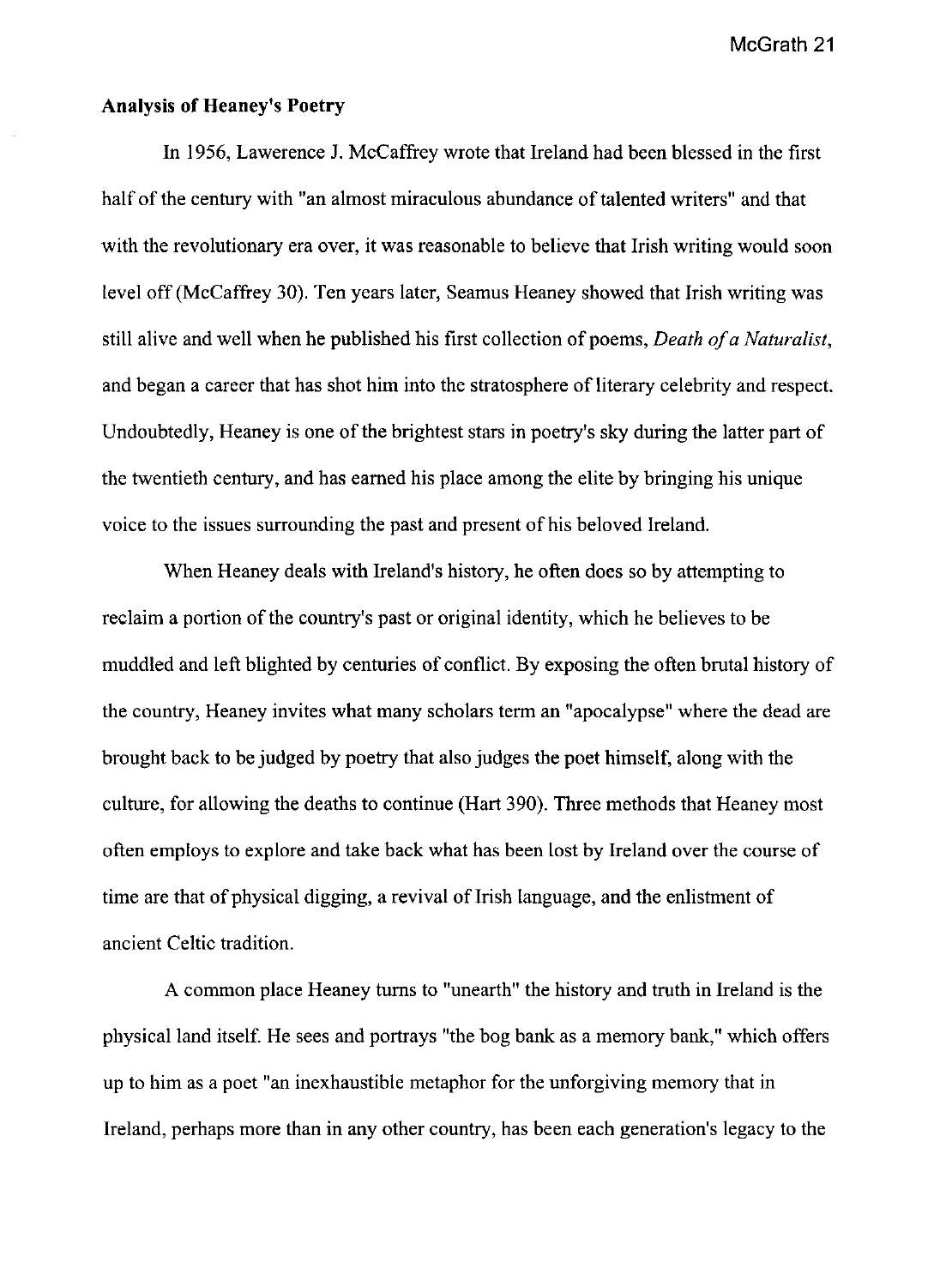next" (Stallworthy 167). In the land, Heaney not only finds the dead, but also layers upon layers of history, both on a personal and national level. This method of poetic archaeology is a technique that the poet has used since the very beginning of his career.

"Digging" was the very appropriately placed as the first poem in the first book of poetry Heaney published. Not only does the poem's description of a rural lifestyle reveal Heaney's personal family history, but also the poet's desire to delve into the past of the land. After the poet portrays himself as a craftsman with a sedentary trade by writing, "Between my finger and my thumb/The squat pen rests; snug as a gun" (1-2), he moves into history and memory by observing his father:

> Under my window, a clean rasping sound. When the spade sinks into gravely ground: My father, digging. I look down Till his straining rump among the flowerbeds Bends low, comes up twenty years away Stooping in rhythm through potato drills Where he was digging (3-9).

Here, it is the pen that is doing the act of digging by uncovering thoughts of his father in times of more strength and fluidity. In the present, the poet's father is "straining" as he works, whereas when the poet's memory shifts to the past, his father moves with rhythm. This idea of decline continues as the poet uses the pen to cut even deeper into the past:

My grandfather cut more turf in a day

Than any other man on Toner's bog.

Once I carried him milk in a bottle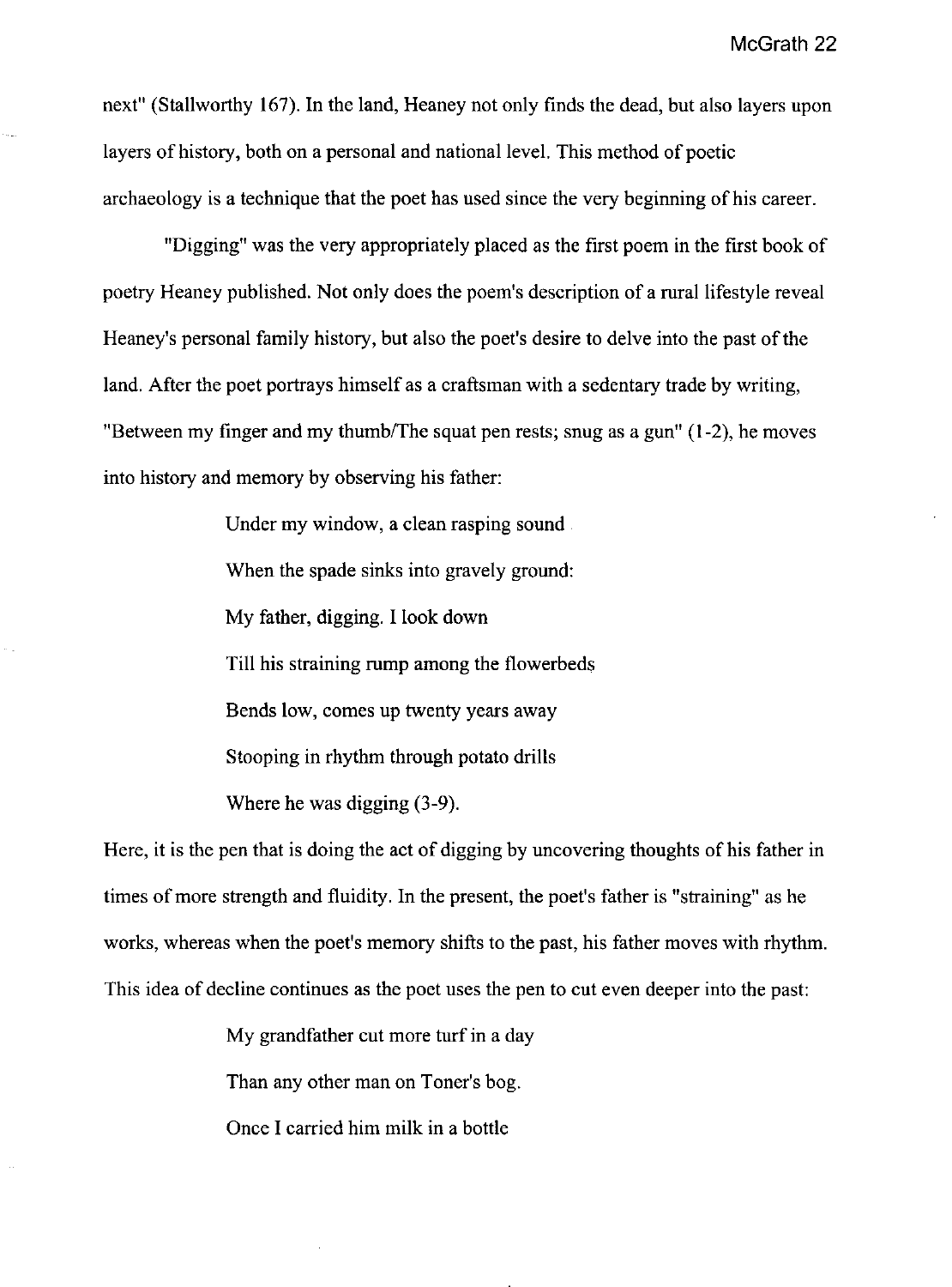Once I carried him milk in a bottle Corked sloppily with paper. He straightened up To drink it, then fell to right away Nicking and slicing neatly, heaving sods Over his shoulder, going down and down For the good turf. Digging (17-24).

While it is clear in the early lines of the poem that the poet respected what his father could do with a spade, his grandfather seems to hold almost legendary status when it comes to cutting turf. Both of these men of the past were experts of their craft and embodied a sense of honor and pride associated with hard, manual labor. Heaney here is presenting an ideal of what the people of his land once were: skilled, diligent, and connected to the land through work. As the poet straightens up, he finds that this is not the path that has been left for him though:

But I've no spade to follow men like them.

Between my finger and my thumb

The squat pen rests.

I'll dig with it (27-31).

Simultaneously, this shows a shift in Ireland from the past to the present (spade to pen) and displays Heaney's great desire to use his poetry in such a way that it uncovers what lies underneath the surface of what is truly Ireland.

"Digging" is but one example of Heaney's entering into the soil to commune with history. In "The Tollund Man" from *Wintering Out,* the poet fantasizes about going to Aarhus in Denmark to see a corpse found on an archaeological dig. Heaney sees far more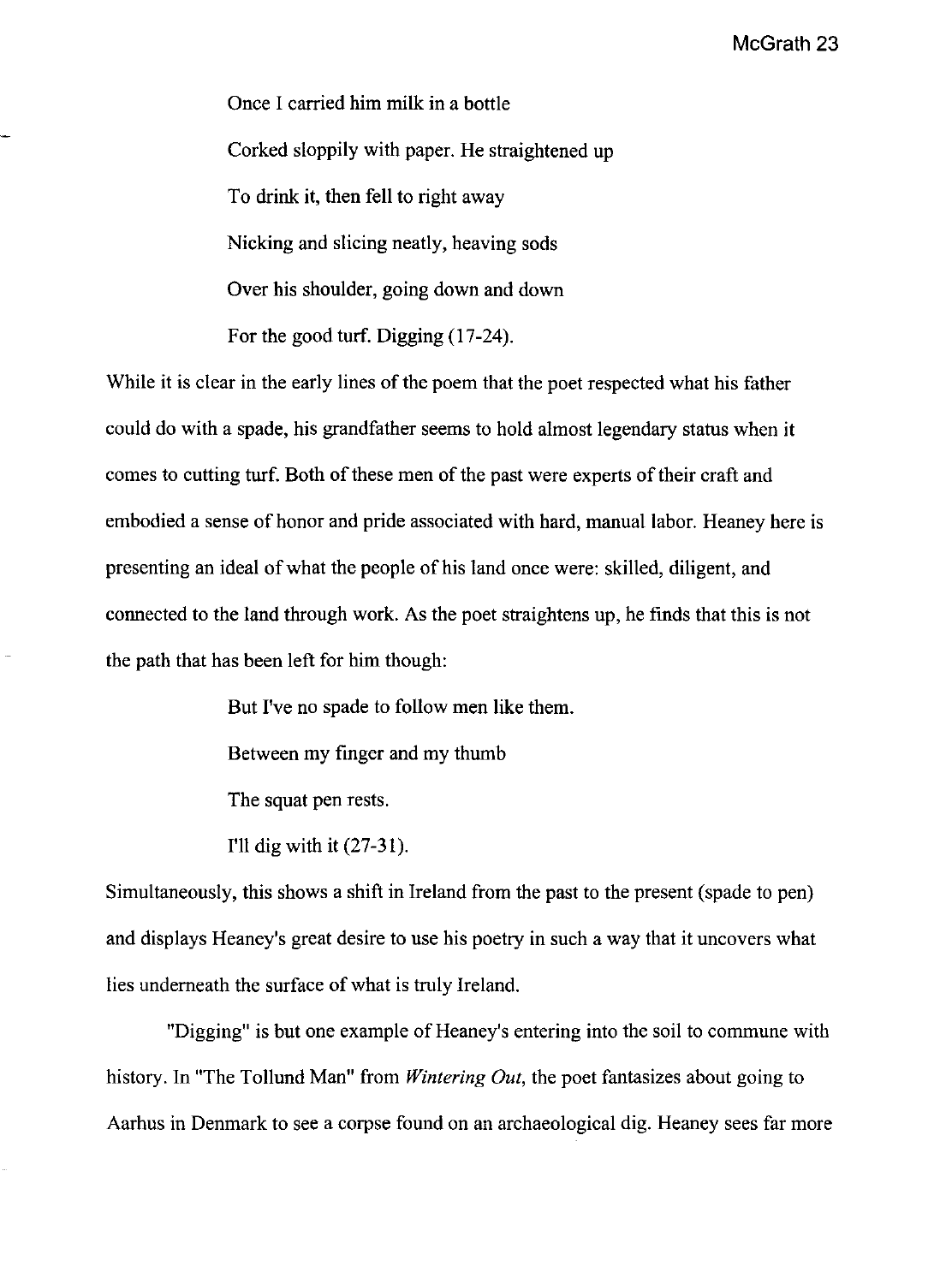in this discovery than a dead man in a distant country. Rather, he sees in his imagination a Danish victim from long ago which he can relate to and find a place for in Irish history:

> Naked except for The cap, noose and girdle I will stand a long time. Bridegroom to the goddess, She tightened her tore on him And opened her fen, Those dark juices working

Him to a saint's kept body, (9-16).

The noose obviously shows that this man was the victim of a hanging, which would lead one to believe that he was nothing but a lowly criminal. Heaney leads the poem in a different direction though that makes this corpse not only respectable, but holy. By being the "bridegroom to the goddess," this man is in effect married to Ireland, which is often portrayed in myth and writing as being a goddess (Moloney 273). The noose becomes a tore, which is a type of necklace much like a collar that is often worn as a mark of distinction and holds the man up above those who killed him in this way. When the land opens "her fen," which is just another way of saying bog, the man is welcomed in and kept as a saint. Heaney's use of Irish words in this first part of the poem effectively tows the Tollund man away from Denmark and into Ireland. In the final stanza of the poem, Heaney reveals directly his feelings of connectedness to this Danish martyr:

Out there in Jutland

In the old man-killing parishes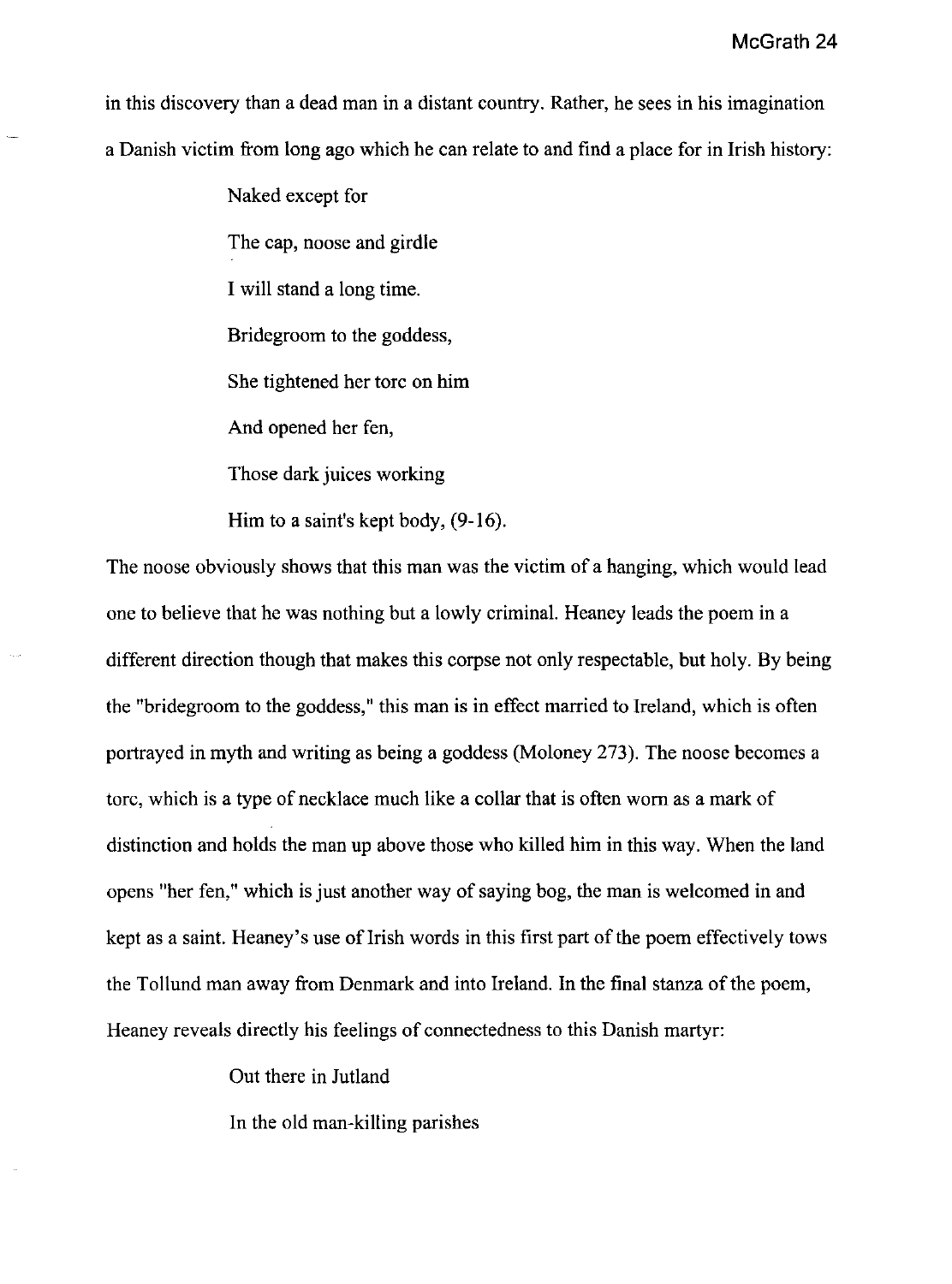Unhappy and at home (41-44).

While across the sea from his actual home, Heaney sees in this man's violent death of long ago exactly the same thing his conntry has experienced for years. In this gruesomeness, the poet finds the truth of the past: Ireland's troubles are far too old and far too common.

Besides "digging" into the soil of Ireland in an attempt to find its soul, Heaney also employs a consistent tum to the Irish language to help establish national identity. By using sounds and words that are distinctly Irish, yet familiar to their speakers, Heaney is able to reach across political and religious differences to show a common heritage of a specific region, in most cases Northern Ireland.

Many words used in Ireland exist in a variety of local forms (Molino 192). For Heaney, using such words in English poetry celebrates Irish literature's oral tradition and separates Ireland from Great Britain, because the lack of specific "institutional existence" for the words keeps them from being fitted into any kind of British language or structure (Molino 193). He demonstrates this idea in the poem "Broagh" from *Wintering Out:* 

> The garden mould bruised easily, the shower gathering in your heelmark was the black  $O$ in *Broagh, (5-9)*

The idea of the footprint reminding the speaker of the middle of the word connects to the past of Ireland by emphasizing the fact that those who used the word for hundreds of years were "under the foot" of British rule. This idea is further supported by the vision of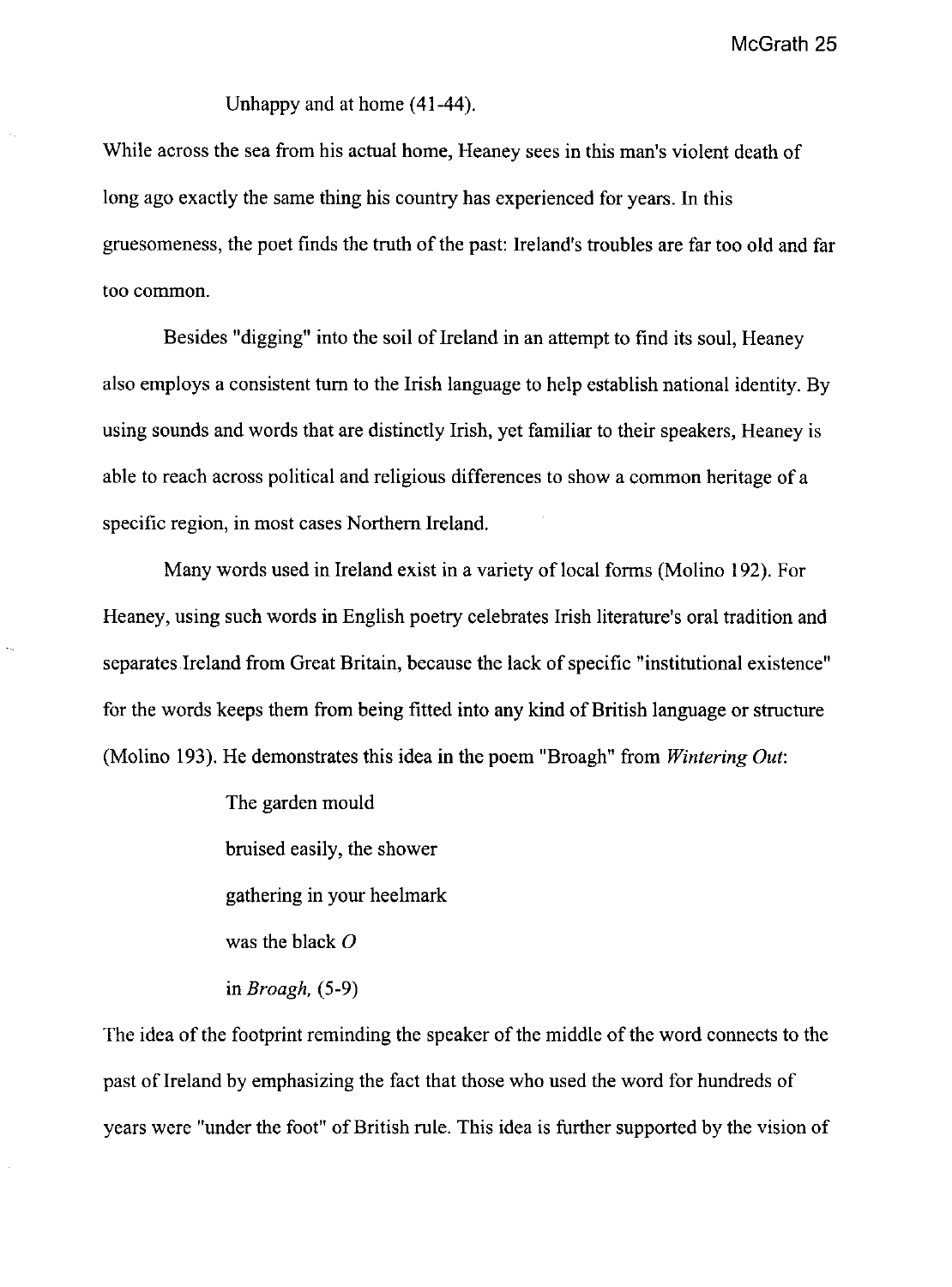the speaker, because to see the "heelmark," the speaker would have to be looking down, which is a classic sign of submission (Molino 193).

> its low tattoo among the windy boortrees and rhubarb-blades ended almost suddenly, like the last *gh* the strangers found difficult to manage (10-16)

The "low tattoo" of the word makes it a permanent fixture, but also difficult to detect and even more difficult to rule. As the word's sound slides among elements of the land, it becomes a part of the whole. "Broagh" escapes any institutionalization by outside forces in its end because the *gh* sound that is distinctive to Irish language is so difficult to pronounce properly by "the strangers," in this case, the British.

In reality, the word "broagh" displays the cultural diversity of Northern Ireland. The word is not used by Catholics or Protestants exclusively, and is not used to only by those of Irish origin, but also Ulster Scots. It is a native term in a district of Ulster to whomever lives there (Molino 193). By playing with such a word, Heaney is attempting to unite those who live in Northern Ireland in the present day through a common history of language.

Heaney also uses language as a form of "digging" in a poem like "Toome":

My mouth holds round

the soft blastings,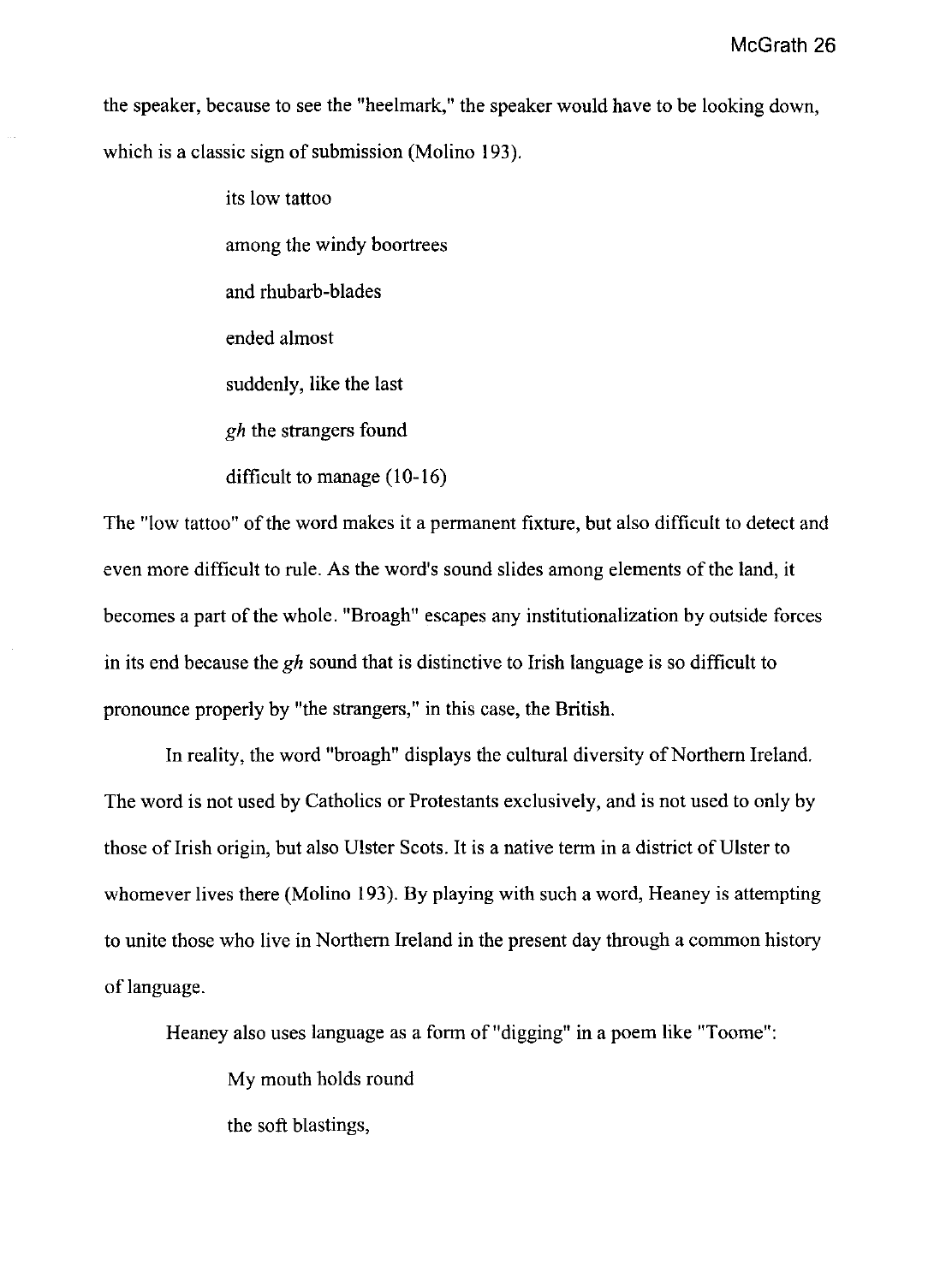*Toome, Toome,*  as under the dislodged slab of the tongue I push into a souterrain prospecting what new in a hundred centuries' loam, flints, musket-balls, fragmented ware, torcs and fish-bones, (1-11).

As the speaker says the title word over and over, the ground melts away into the past to reveal remnants of battles, simple life, and riches. Because of the title, every word of the poem speaks of the past. Toome Bridge was the site of the Irish rebellion in 1798 and also an archaeological site (Molino 194).

Another way in which Heaney attempts to reclaim a part of Ireland's past is by enlisting the power of ancient Celtic tradition. He attaches his poetry to this tradition by interweaving it with actual historic events and people. One such poem in which Heaney does this is "Ocean's Love to Ireland" from *North.* 

The poem, through a great deal of historical allusion, is meant to be a companion piece to Sir Walter Raleigh's own "Ocean's Love to Cynthia," which was the Englishman's show of favor to Queen Elizabeth. While Raleigh's poem displays him as a lover longing for the queen, Heaney's shows the villainous side of Raleigh, who came to Ireland to squash the second stage of the Desmond Rebellion that was attempting to dissolve English plantations in southwestern Ireland and left the fields in complete ruin.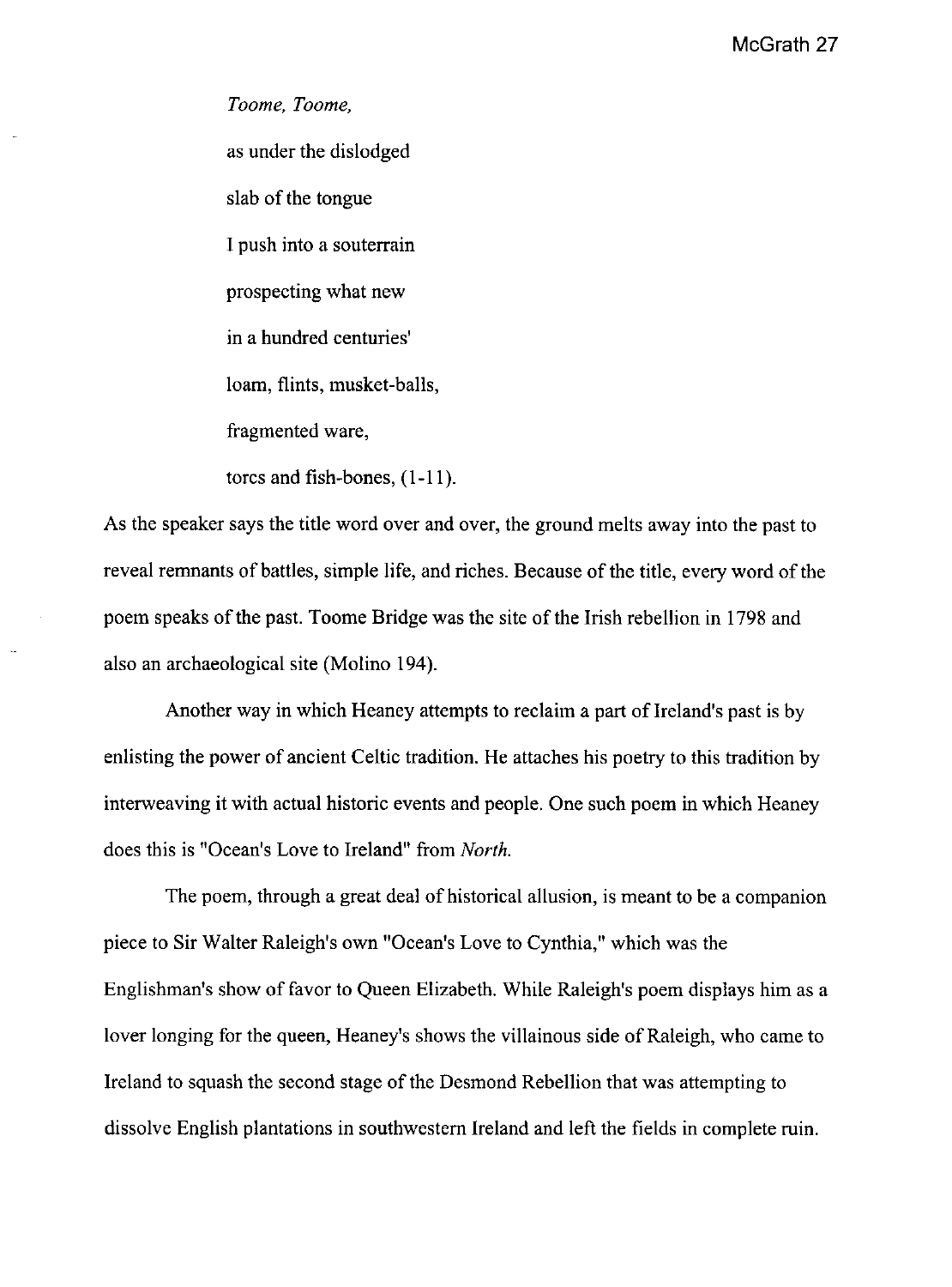His victim in the poem is an Irish maid meant to represent the goddess that is Ireland

(Moloney 274-5).

In the opening section of the poem, Raleigh displays his power:

Speaking broad Devonshire,

Ralegh has backed the maid to a tree

As Ireland is backed to England

And drives inland

Till all her strands are breathless:

'Sweesir, Swatter! Sweesir, Swatter!"

He is water, he is ocean, lifting

Her farthingale like a scarf of weed lifting

In front of a wave  $(1-9)$ .

To Raleigh, the pressing soldier trying desperately to advance his position in the court, the maid's skirt, here symbolic of Irish sovereignty, is as inconsequential as a bit of seaweed. As a wave, he simply pushes it aside and continues to move inward with his rape of Ireland that leaves the country frenzied under this attack of physical strength. The second section reveals Raleigh's real intentions:

> Yet his superb crest inclines to Cynthia Even while it runs its bent In the rivers of Lee and Blackwater. Those are the plashy spots where he would lay His cape before her. In London, his name Will rise on water, and on these dark seepings: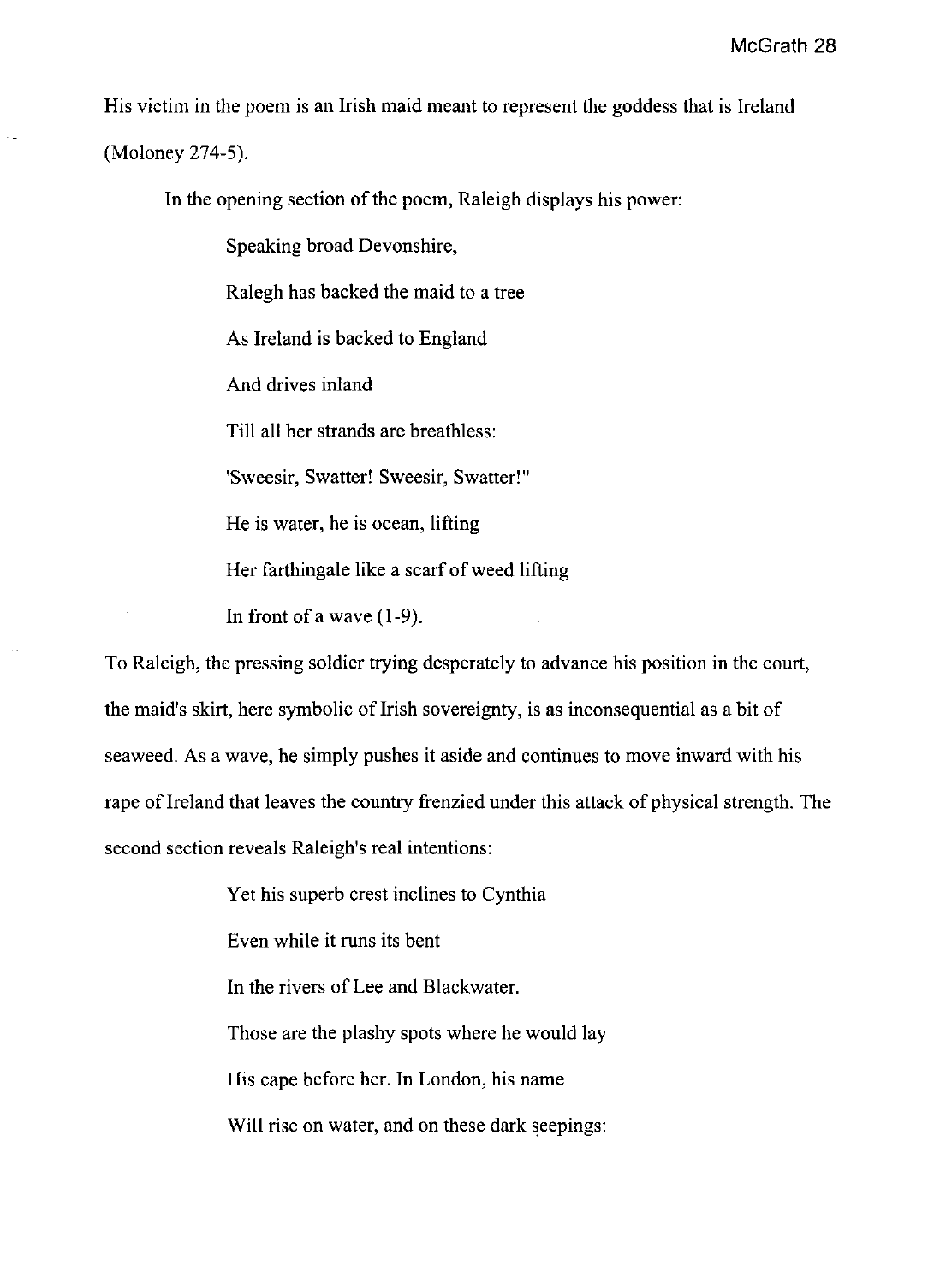Smerwick sowed with the mouthing corpses Of six hundred papists, "as gallant and good Personages as ever were beheld" (10-18).

Obviously, Raleigh's real desire is to grow in the favor of Elizabeth. Soldiering around in Ireland gave him the opportunity to be noticed by the queen. It apparently worked too, since within a year of his return from Ireland, he was her favorite (Moloney 279). Also of historical significance in this section of the poem is the mention of the "six hundred papists," who represent the 600 Basque and Italian soldiers that Raleigh helped to slaughter when they came to Ireland under a papal flag (Moloney 280). After all this rape and death, the third section brings some resolution that speaks favorably to the spirit of the goddess that is Ireland:

The ruined maid complains in Irish,

Ocean has scattered her dreams of fleets,

The Spanish prince has spilled his gold

And failed her. Iambic drums

Of English beat the woods where her poets

Sink like Onan. Rush-light, mushroom-flesh,

She fades from their somnolent clasp

Into ringlet-breath and dew,

The ground possessed and repossessed (19-27).

The maid has returned to her mother-tongue as she "complains in Irish" in line 19, and although she is complaining, this return to speaking Irish as opposed to breathlessly suffering shows that the assault is over, at least for now. Meanwhile, the poets flee to the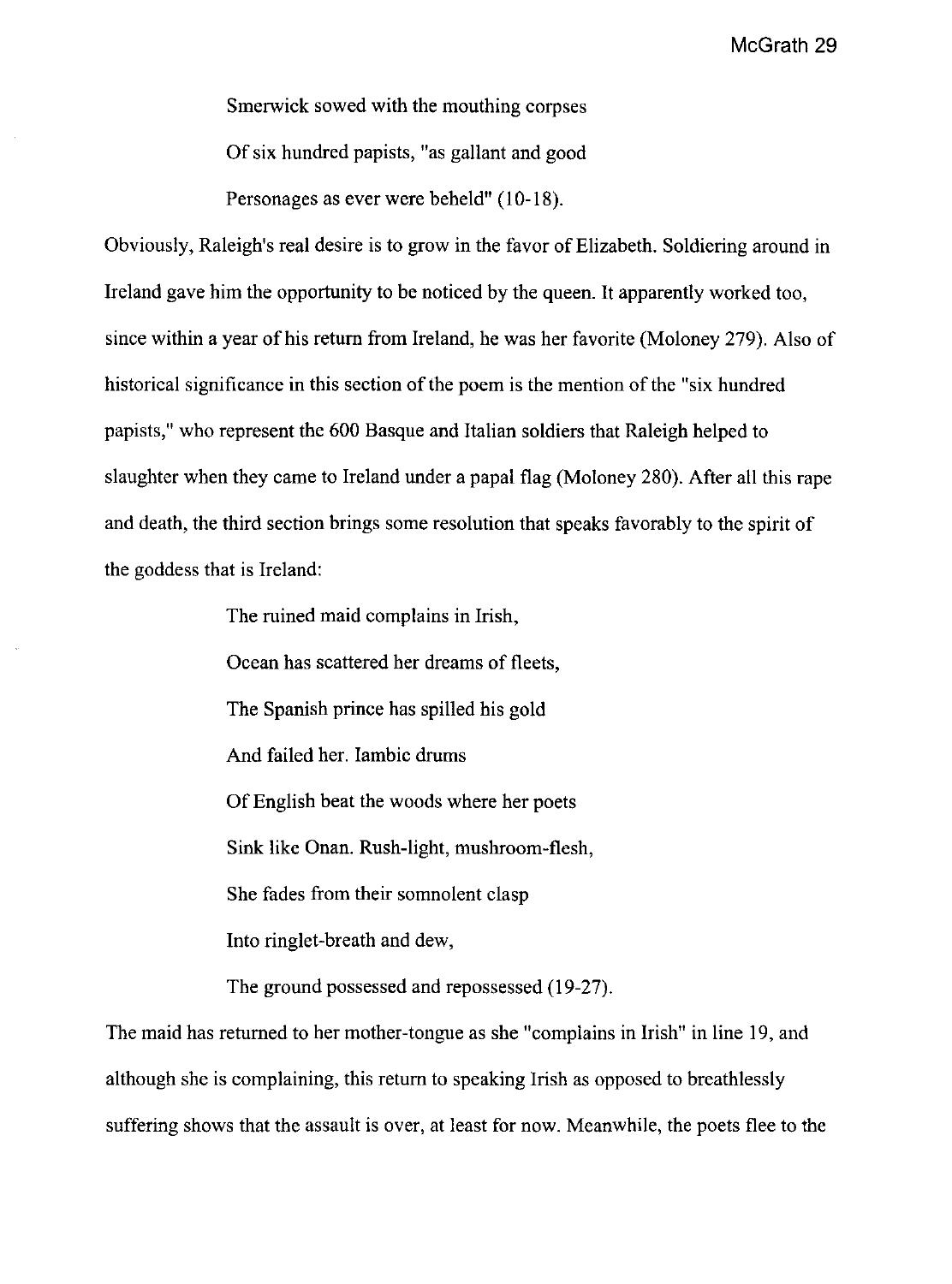woods, as they did to avoid the persecution of Raleigh, but are eventually destroyed as they "sink" under the "ocean" that is Raleigh (Moloney 283). Despite this, the last line does offer hope in a form of cycle. This reclaiming not only serves to take back the physical land, but also the history behind it, which here Heaney tells from the often ignored side of the oppressed. While fragile in its history, Heaney shows here, that if the Irish goddess of ancient Celtic tradition can survive an assault by the "ocean," than she can survive anything.

While attempting to do so much to reclaim Ireland's history, Heaney is not beloved by all as being an accurate, or active, recorder of his own time. Some critics are harsh of him for not being more politically active in his poetry and fighting along the lines of his Catholic identity. At the same time, he has also been accused of being far too political in his writings. In a 1989 article for the New Yorker, Helen Vendler noted that Heaney's writings are often viewed by varying critics as being that "of cowardice (being insufficiently political) and of propaganda (being too political), of complicity in violence (by seeing sectarian murder as endemic in the North since the Vikings), and of complicity in the status quo (by refusing to lend his voice to sectarian politics)" (Vendler 103). Being a poet who comments on political matters, but refrains from becoming a political mouthpiece is something that Heaney has aimed for throughout much of his career.

While being both a citizen and poet, he aims to address the separation of societies in Ulster and the problems of violence and repression which have created and perpetuated an underclass of Catholic citizens. At the same time, Heaney does not want to encourage or support the violent acts of the IRA's Provisional wing (Molino 181). At times, this conflict between political and poetic has led him to keep certain poems that he considered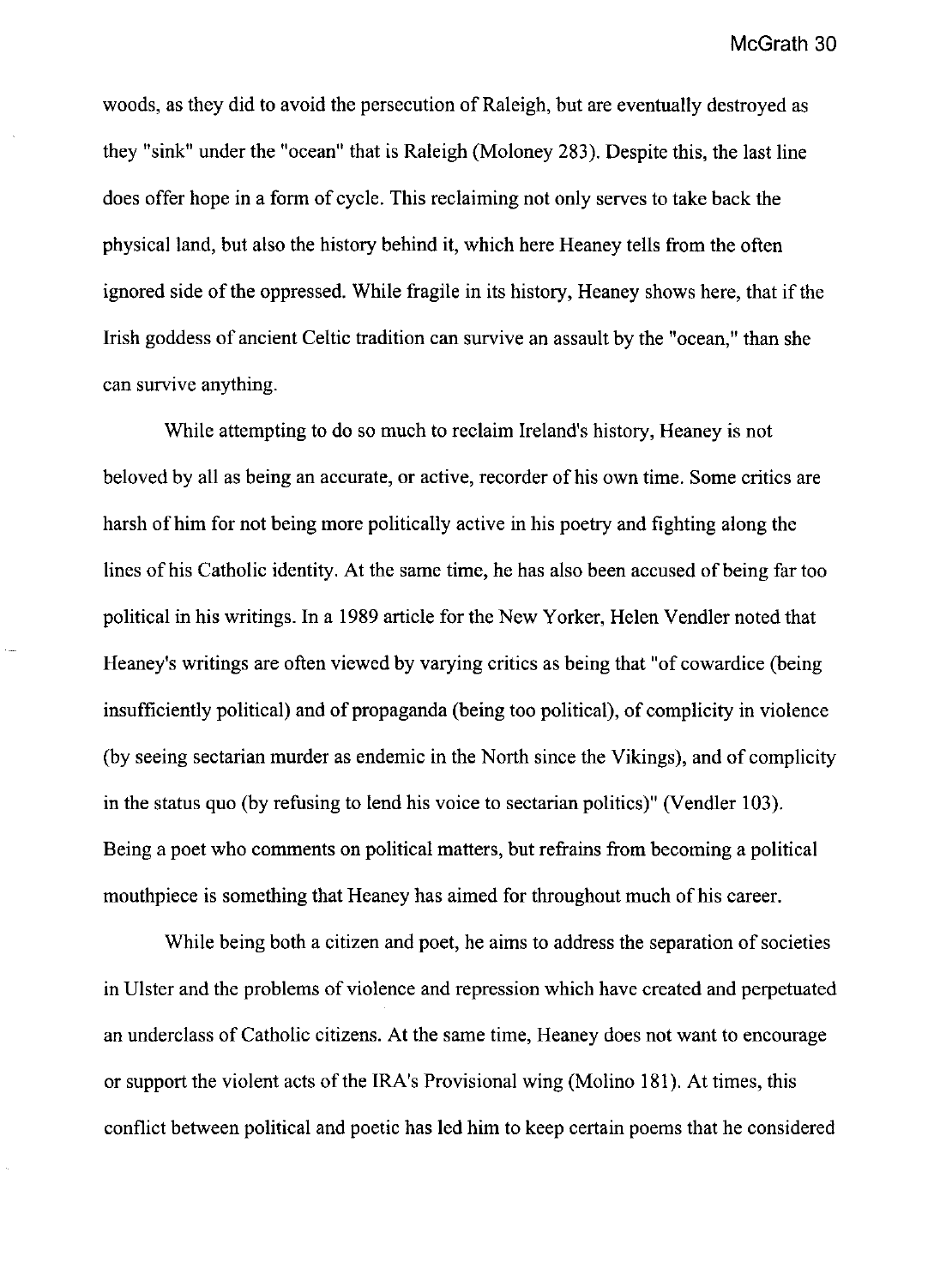to heavily charged out of collections (Molino 182). Most of the time though, Heaney approaches the issues surrounding Ireland from a realistic, and somewhat sympathetic, point of view. For example, in the poem "Funeral Rites," the speaker claims, "we pine for ceremony/customary rhythms" (35-36). This desire for an end in which both sides would bury their grievances together, is just that: a desire. The feud is ancient and likely to remain as long as the stones that commemorate the dead (Hart 399). While Heaney is displaying a want for an end of all violence in the poem, the use of the word "pine" and the visiting of ancient graves at the end of the poem show that he is also realistic about both the unlikely end of current problems and the less than ideal past of his country.

A good deal of Heaney's poetry does focus on the violence in Northern Ireland, but rather than carry a banner of revolution or dissent, he chooses to act as an observer and holds up the subjects of his poetry to be examined and judged. In poems such "Punishment," which tells of a girl who is shaved, stripped, tarred, and handcuffed to a railing for sleeping with a British soldier, Heaney shows a victim. The girl being punished is put on display to either be an object of sympathy or scorn for the speaker and the reader, and sometimes both. Heaney's way of presenting the incident shows a tortured speaker who can feel both sides of the conflict, but ultimately stands silent:

> My poor scapegoat, I almost love you but would have cast, I know, the stones of silence (28-31).

The speaker carries an "almost love" of the victim out of mostly sympathy that she is being punished in such a way for what could be perceived as following her heart. At the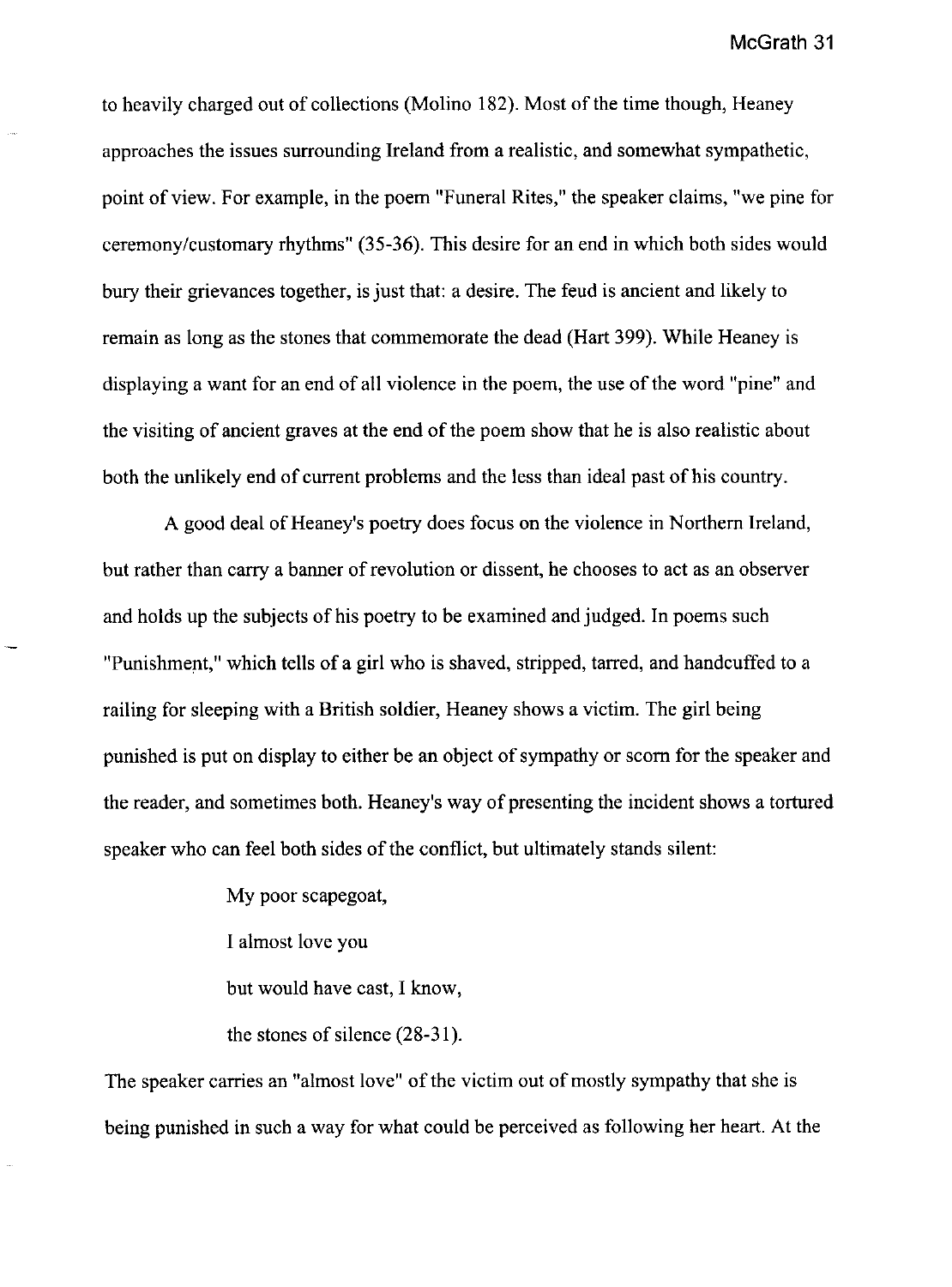being punished in such a way for what could be perceived as following her heart. At the same time, the speaker is quieted out of a fear of being seen as a sympathizer. The speaker has been reduced to a mere spectator of the atrocities:

> I who have stood dumb when your betraying sisters, cauled in tar, wept by the railings, who would connive in civilized outrage yet understand the exact and tribal, intimate revenge (37-44).

These final lines rationalize the silence of the speaker by relating the girls he has seen tied to railings to victims of tribal revenge in the past, as is done earlier in the poem by connecting the current victim to a "bog woman." At the same time, the speaker is held up to not only be judged, but also blamed for his inaction. The word "connive" is crucial here. Simultaneously, it means to feign ignorance of a wrong and to plot a misdeed. In this way, the speaker is portrayed to be just as guilty of the plight of the girl on the railing as those who put here there. Here, Heaney is in no way advocating silence or inaction, but rather displaying the internal struggle his role as a poetic yearning to avoid becoming a political mouthpiece has caused. Just as in "Funeral Rites," Heaney here shows a desperate want alongside the inability for his country to achieve that want due to the atmosphere of violence and forced silence.

The pressure of being so even sided all the time can be a great source of pain for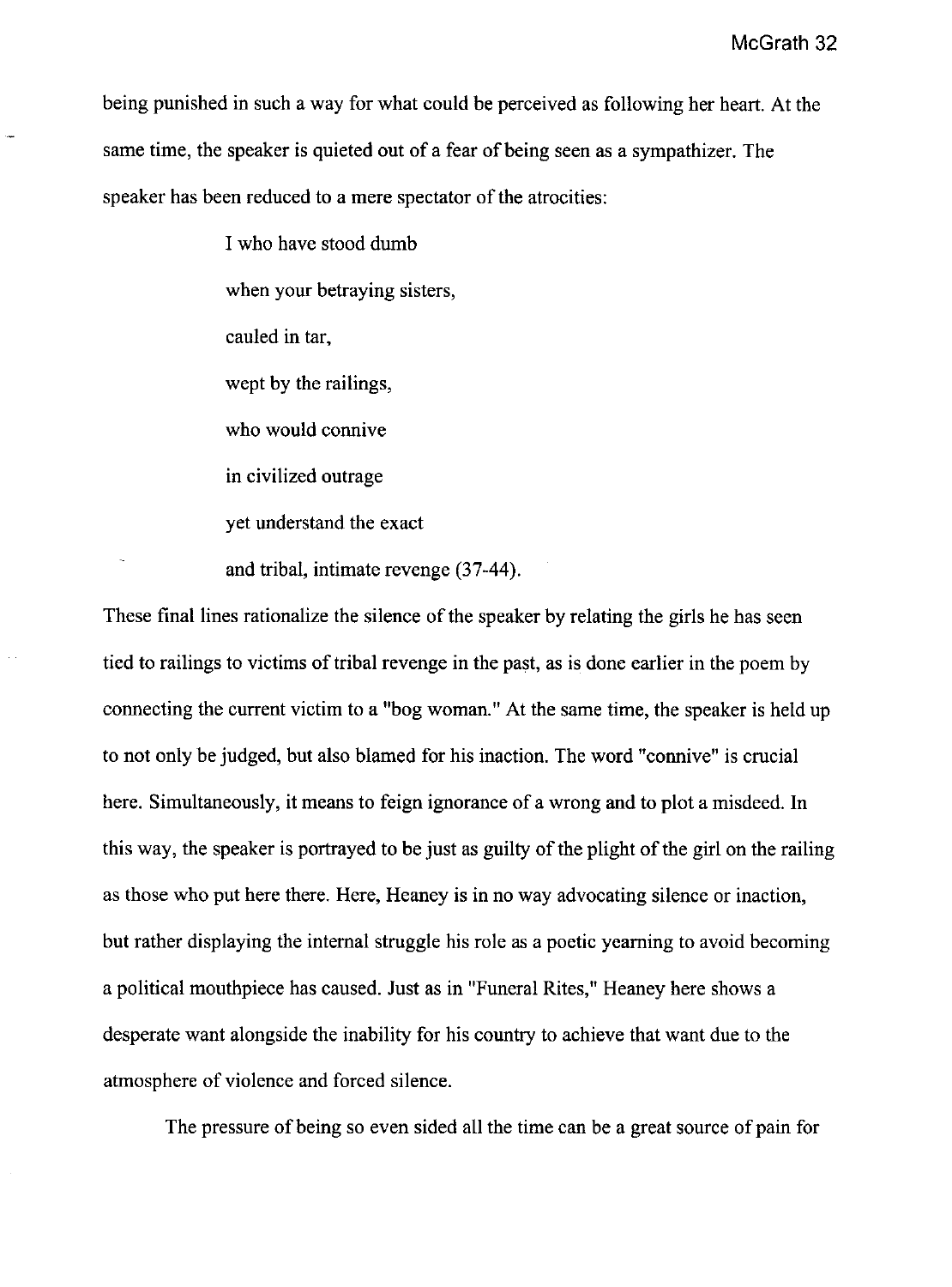many. At times, the urge to fight back or take sides is simply overwhelming, even for a poet who has hidden away poems in the past that he himself deemed to politically provocative (Molino 182). Heaney demonstrates this desire to "cast the stone" in "Weighing In" from 1995's *The Spirit Level:* 

> To refuse the other cheek. To cast the stone. Not to do so some time, not to break with The obedient one you hurt yourself into

Is to fail the hurt, the self, the ingrown rule (25-8).

The quiet forced by passivity and good will towards men is seen as damaging here. To not fight back at some point at what is seen as injustice is considered to hurt the individual. Not only does it leave those who feel wronged with a sense of regret, but it also creates a form of resignation where wrongs against a certain group are never righted because that is simply par for the course. At this complacency, the speaker lashes out by begging, "Still, for Jesus' sake,! Do me a favour, would you, just this *once?1* Prophesy, give scandal, cast the stone" (34-6). To put it simply, something must be done, at least once. Talking, negotiating, pleading have all failed at this point, and the speaker shows what must now be done when he says, "At this stage, only foul play cleans the slate" (48). Now is a time for action and dirty dealings. The balancing act detail in the early stages of the poem accomplished nothing as far as leveling the sides. Only an attack will allow the complacent side to regain its edge and start of even ground. For Heaney, this poem demonstrates his great frustration at fighting off feelings of revenge and action. The only victims portrayed here are those who allow themselves to fall into self-pity and not act. Despite efforts to peacefully deal with the Troubles, violence and injustice continue in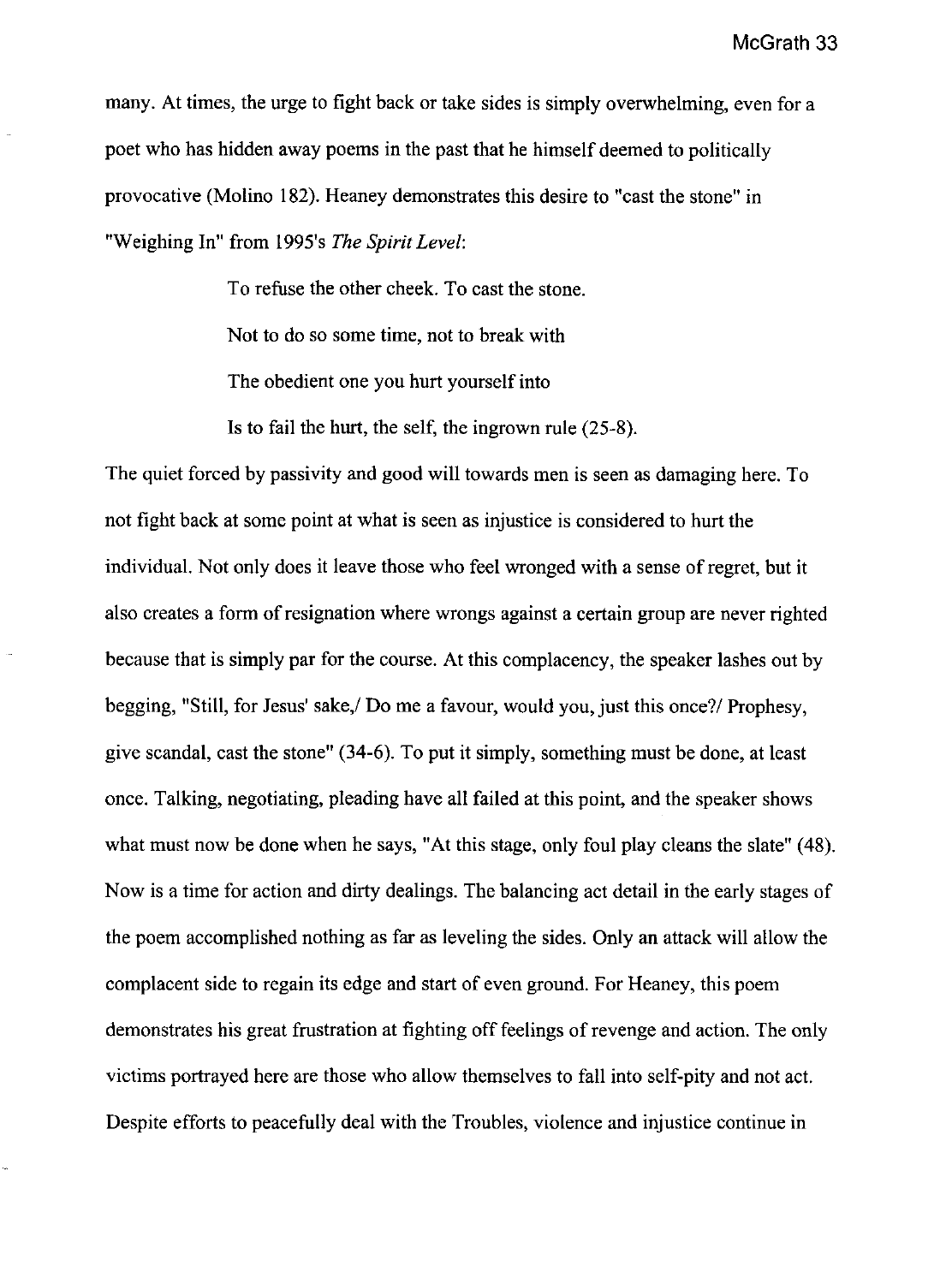the prolonged pain in Northern Ireland. More likely though, he is holding up his own practices of passivity and painful silence to be judged by his audience.

While the conflict remains, Heaney makes an effort to see both sides and fight escalation, however much it pains him. This may leave some of his writing on unstable ground and open to interpretation by both sides, which can often be a very good thing, but what is clear throughout his writing is that he carries a belief that history can unite people and create identity by showing cycles, similarities, and wealth in a people's culture. By tapping into those ideas, Heaney is attempting to bring Ireland to the light, even if deep down he does not think it will ever get there.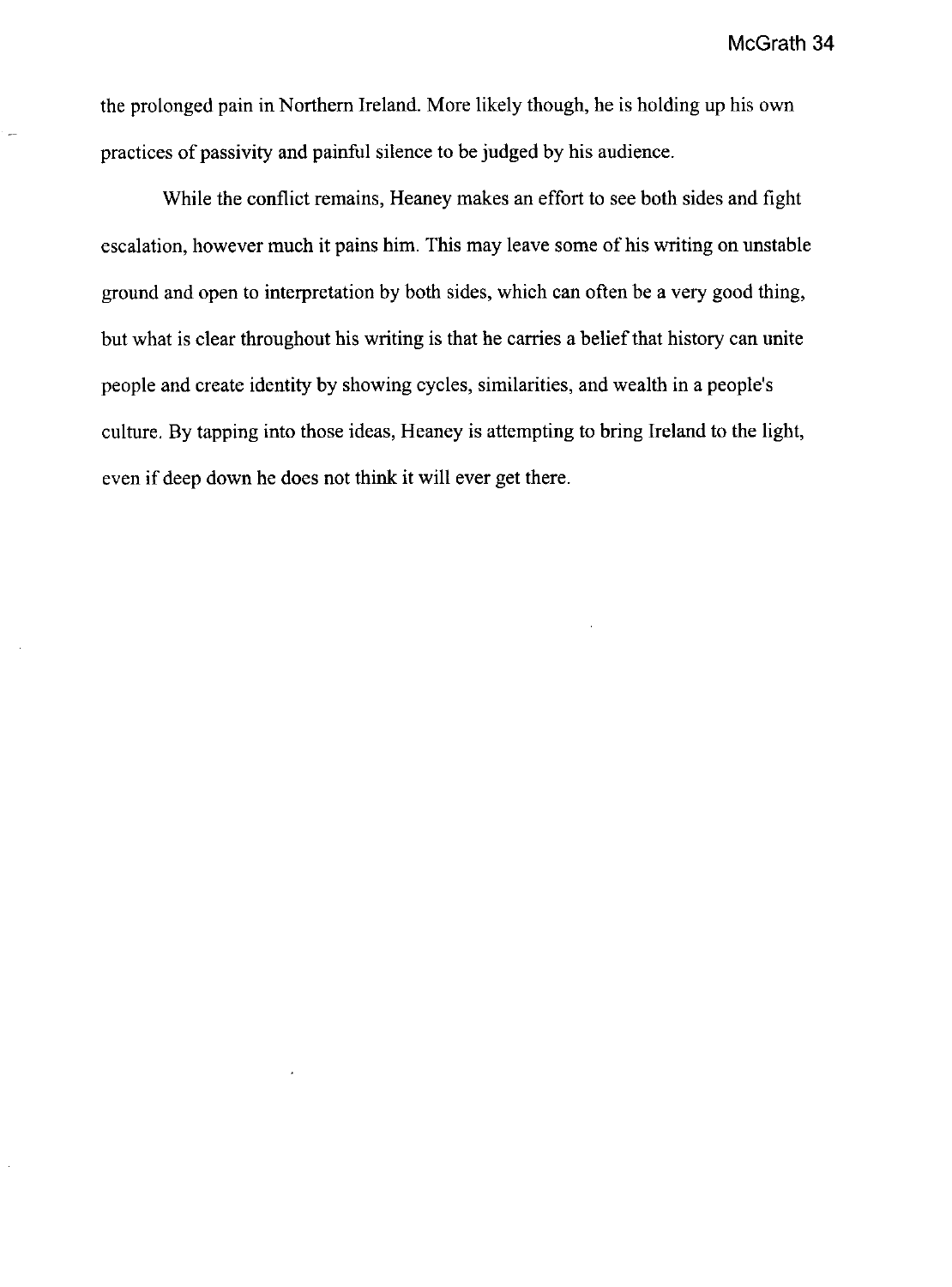# **Comparison of Yeats and Heaney**

When attempting to compare how Yeats and Heaney represent Irish history and identity it is important to take into account the how drastically different Ireland was for the two men. Yeats never experienced Ireland while it was an independent country, while Heaney has only published books of poetry during a time that the Republic of Ireland has existed separate from his home country of Northern Ireland. Yeats knew the fight for freedom, while Heaney knows the fighting during the Troubles. These and a number of other personal factors led the two poets to portray Ireland and its people in much different ways.

It is important to note that while Yeats was an influence on Heaney, he was not one of his first inspirations. Instead, Patrick Kavanagh's poetry, revealed to Heaney and other Northern poets of the 1960s by the teachings of Philip Hosbaum, served as an alternative entry point into the world of Irish writings, rather than the traditional door for most Irish poets: Yeats (Hirsch 1129). Heaney saw the work of Kavanagh to be more closely and personally attached to the majority of the Irish people than most of what Yeats wrote (Hirsch 1129). Indeed, while Yeats wrote of and helped to create martyrs for a country attempting to find its feet, Heaney frequently chose to focus his attention else where: the victims and innocents. This difference can be seen in a comparison of Yeats's "Sixteen Dead Men" and Heaney's "The Strand at Lough Beg."

In "Sixteen Dead Men," Yeats memorializes those who were executed for their leadership in the Easter Rising of 1916. First off, he expresses a feeling of loss now that they are gone:

o But we talked at large before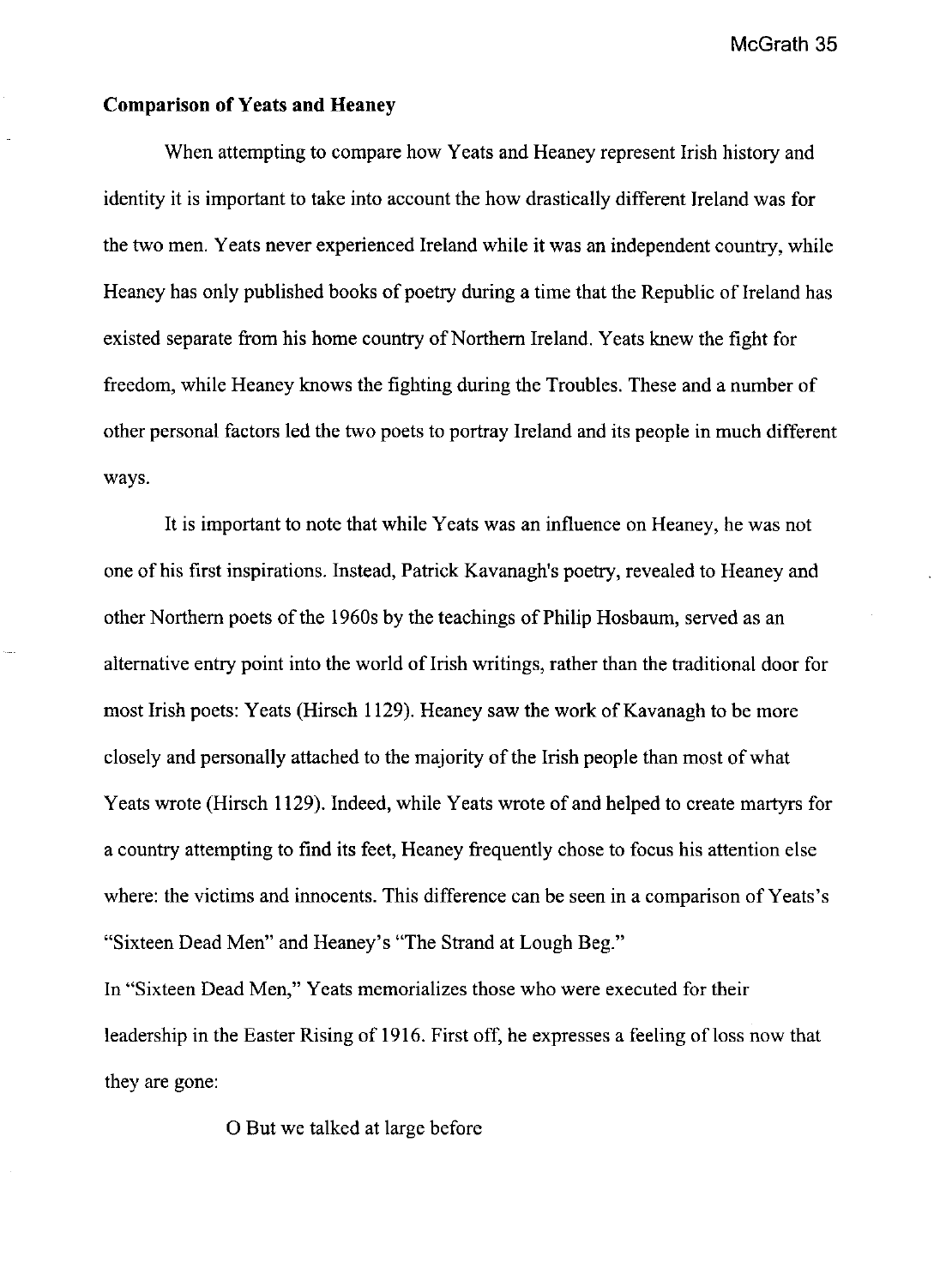The sixteen men were shot,

But who can talk of give and take,

What should be and what not

While those dead men are loitering there

To stir the boiling pot? (1-6)

So inspirational were these recently fallen men, that Ireland has now gone silent. While this may seem like a type of resignation on the speaker's part, the final stanza reveals that it surely is not:

How could you dream they'd listen

That have an ear alone

For those new comrades they have found,

Lord Edward and Wolfe Tone,

Or meddle with our give and take

That converse bone to bone? (13-8)

Here, the speaker sets the modem day rebels with a pair of eighteenth century Irish revolutionaries who also died for attempting to free their country. Instantly, the "sixteen dead men" are elevated to a type of legendary status reserved in Ireland for those who stood up against the Crown. The final two lines show that this sacrifice has done the complete opposite from what is eluded to in the first stanza. Rather than being lost or tom apart, there is power brought to the Irish people as their modem day leaders sit next to Lord Edward and Wolfe Tone in the great pantheon of Irish rebels. Now that they have these recent, personally identifiable martyrs to follow, the Irish people will bond together like never before.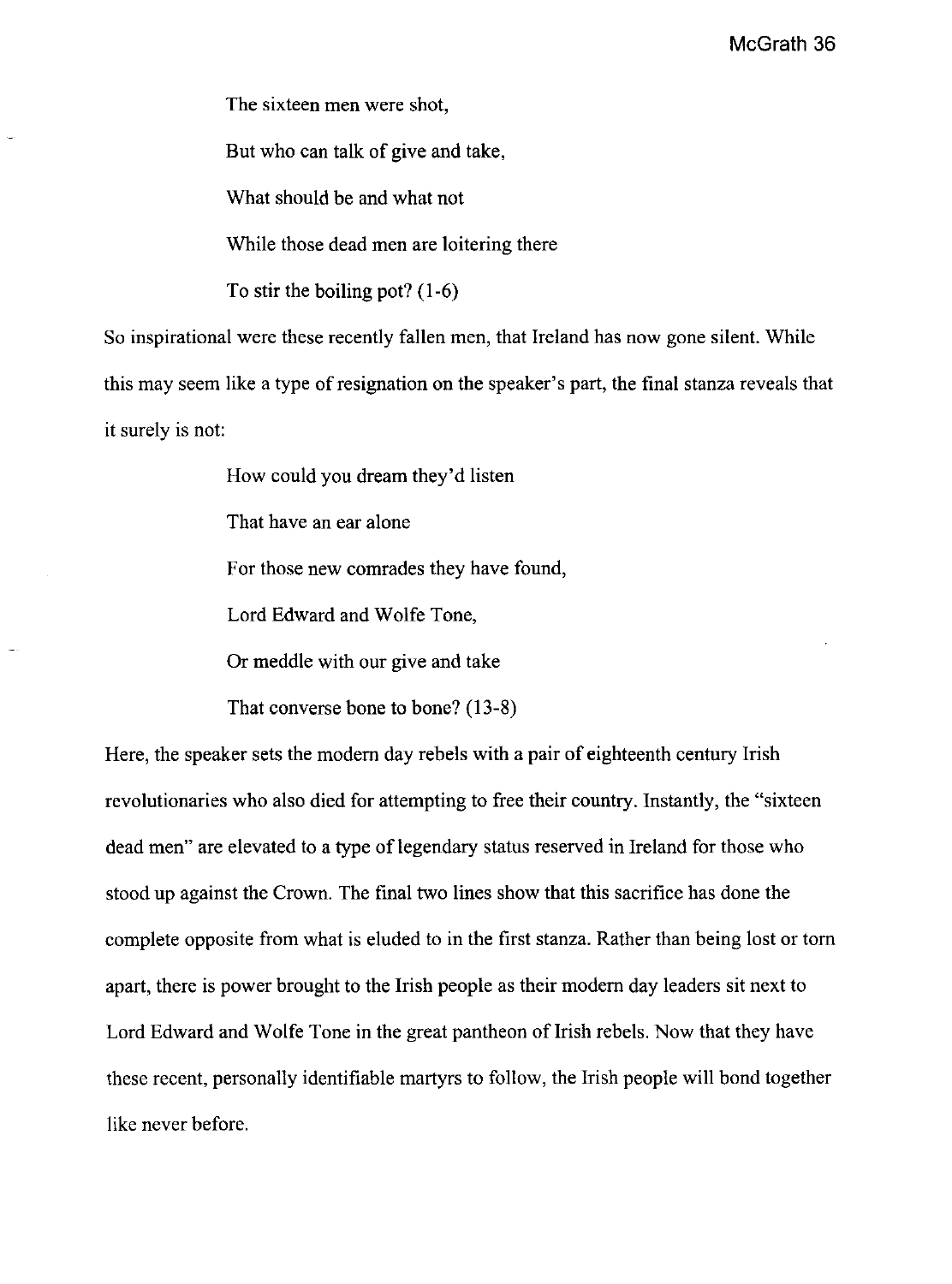In contrast, Heaney emphasizes everyday deaths, rather than those that would inspire and lead the people. In the case of his poem "The Strand at Lough Beg," the death that the poet details is very personal, that of his cousin Colum McCartney, who was ambushed and shot in a sectarian killing. Rather than focusing on anger, revenge, or making a false hero out of his cousin, Heaney instead presents the confusion and grief surrounding his loss.

Early in the poem, the speaker ponders what really happened the night his cousin was killed "What blazed ahead of you? A faked roadblock?/ The red lamp swung, the sudden brakes and stalling/ Engines, voices, heads hooded and the cold-nosed gun?" (9-11). Not only is this speaking to the confusion surrounding this particular event, but also all the deaths in Northern Ireland that center around differences of religion. In Heaney's mind, this death is mysterious, just like all the others he has read about in newspapers. No real reason can be even imagined.

Upon finding his cousin dead in the field, the speaker does not show immediate signs of vengeance, but sorrow:

To wash you cousin. I dab you clean with moss

Fine as the drizzle out of a low cloud.

I lift you under the arms and lay you flat.

With rushes that shoot green again, I plait

Green scapulars to wear over your shroud (40-44).

Instead of preparing to go kill for revenge, the speaker prepares his cousin for the ground. He puts his cousin at peace, even though his country is not. This is no martyr. This is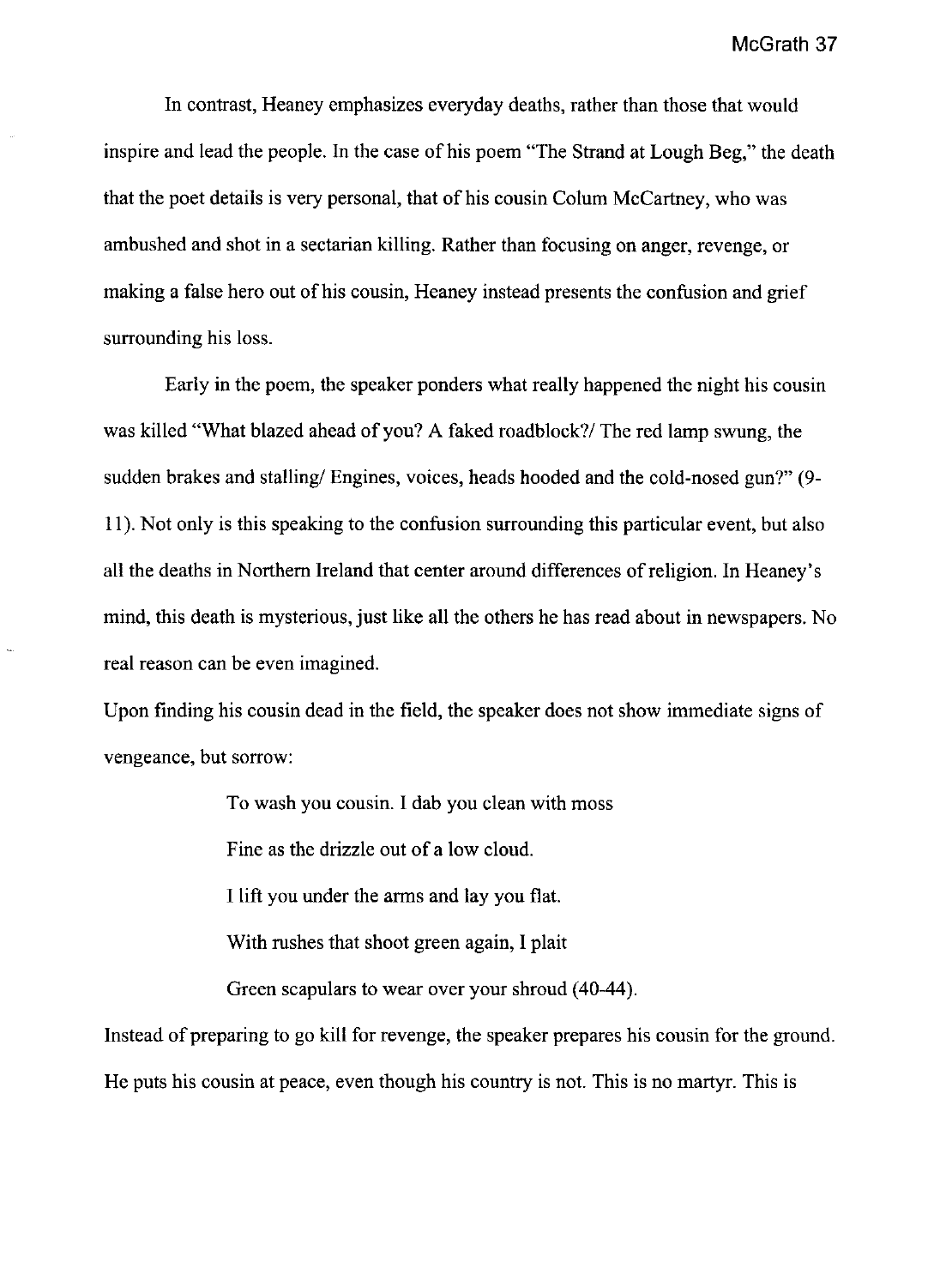simply another victim in what the speaker sees as a pointless, painful battle that does nothing but take away loved ones, day after day.

Heaney also disagreed with Yeats's idea of an ideal peasant somewhere in Ireland's past. In fact, with the founding of the Field Day Theatre Company in 1980, Heaney and other Northern Irish poets, began their attempt to help with the dismantling of the crisis in Ireland at the time by analyzing what had become established ideas and stereotypes of the Irish people that they saw as being both a sign and reason for the persistent conflict in the country (Hirsch 1117). Heaney feels that what Yeats was attempting to find in the country's past never really existed and portrayed an unachievable ideal to the Irish people. In Heaney's opinion, the noble peasant of Yeats's dreams and poetry ("The Municipal Gallery Revisited," "The Fisherman," "The Fiddler of Dooney," etc.) is a creation that holds Irish culture back by relying on the what Seamus Deane calls "the mystique of Irishness" rather than bringing current problems into the light by writing about them, which is what Heaney seeks to find in his poems like "Punishment" (Hirsch 117).

In "Punishment," Heaney pulls together the modem and the ancient when detailing a woman handcuffed to a railing in modem day Northern Ireland for keeping company with British soldiers with the corpse of a woman who had been ceremonially killed during the Iron Age and found in a bog on the European mainland:

> I can see her drowned body in the bog, the weighing stone, the floating rod and boughs.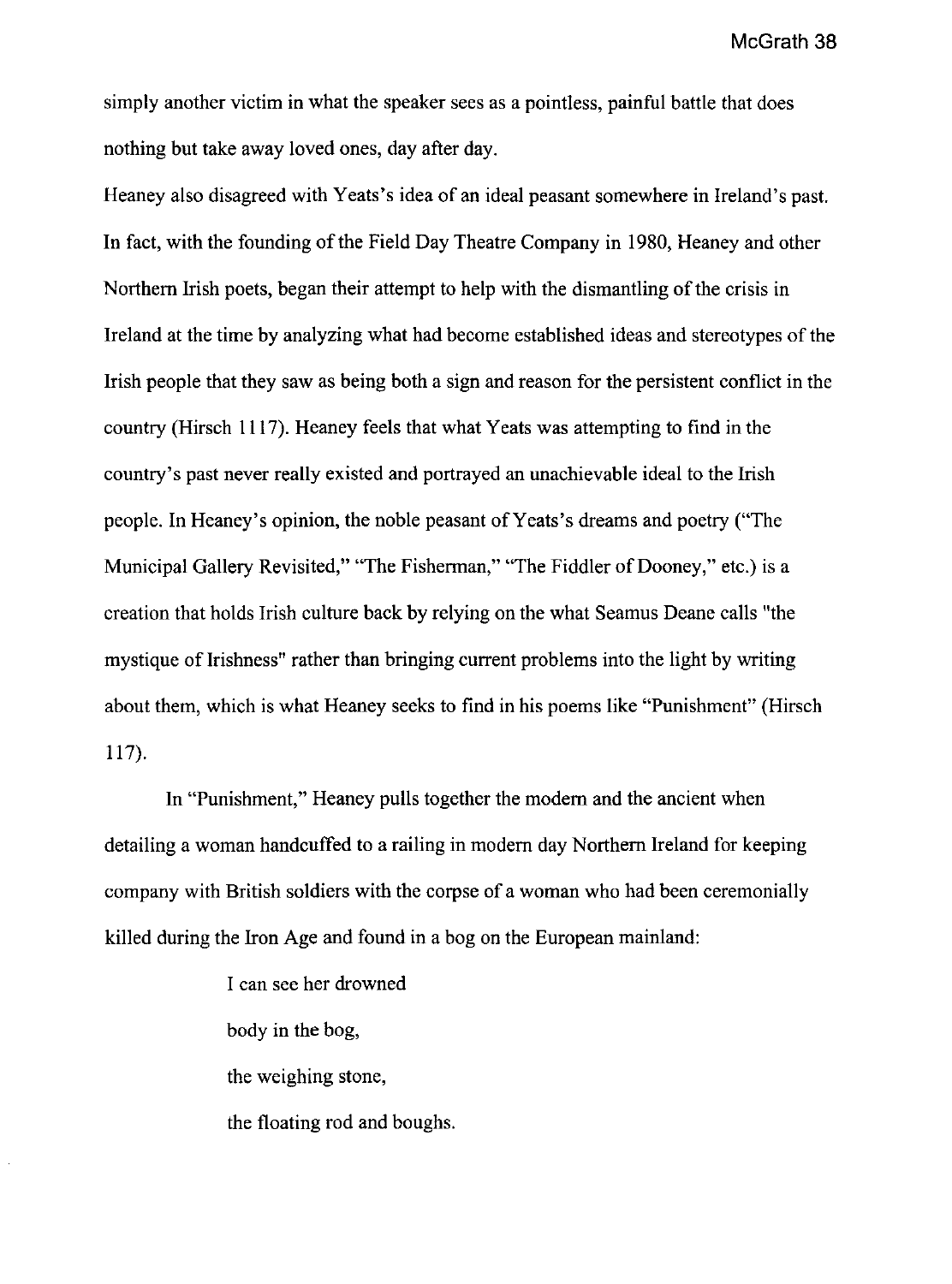Under which at first she was a barked sapling that is dug up oak-bone, brain-firkin: her shaved head like a stubble of black com, her blindfold a soiled bandage, her noose a ring to store the memories of love (9-22).

This connection of a new victim with an old one sets forth what much of Heaney's poetry aims at: the places, reasons, and dates may change, but the victims all continue to look the same. Where Yeats looks for the ideal character in the past that represented the beauty that used to exist in Ireland, Heaney shows that the specific beauty is an ideal that not only never existed on Irish soil, but also never existed among humanity.

One thing that Heaney and Yeats do agree upon is that there is an apocalypse in the future for Ireland. However, what each poet thinks will come of it is quite different. While Yeats seems to think of the coming apocalypse as an eventual rebirth, Heaney sees it much more as a continuing death (Stallworthy 169). This difference of opinions can be seen by comparing Yeats's "The Second Coming" and Heaney's "Kinship."

In "The Second Coming," the speaker details a destruction at the center of order:

Things fall apart; the centre cannot hold;

Mere anarchy is loosed upon the world,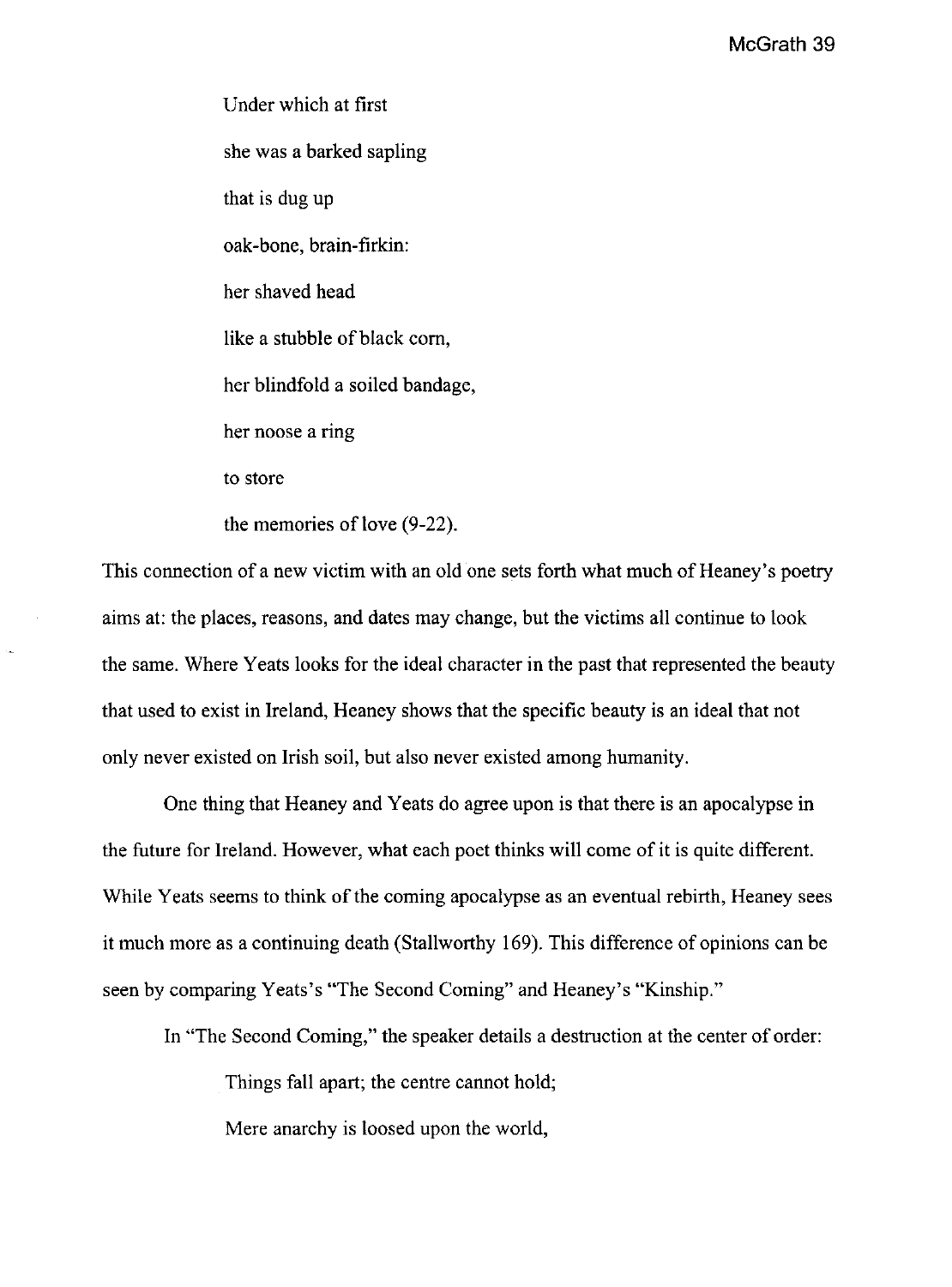The blood-dimmed tide is loosed, and everywhere

The ceremony of innocence is drowned;

The best lack all conviction, while the worst

Are full of passionate intensity (3-8).

While this seems like a brutal end, it is really only a beginning since there is birth in the final line of the poem. Heaney contradicts this idea in Section IV of "Kinship":

This centre holds,

and spreads,

sump and seedbed,

a bag of waters

and a melting grave (lV, 1-5).

This time the center is a symbol of disorder that flows over the land and consumes all that is in its path, pulling it down into a watery grave. There is no rebirth here, just death.

Ultimately, all of these differences show a singular theme that separates the work of the two poets. Yeats feels that there is an ideal that can only be achieved by way of sacrifice. Only through death, will Ireland find its freedom and man find the truth. Heaney disagrees by saying that the truth is already there: Ireland has not and will not be free from death until the fighting stops. For him, that is the ideal.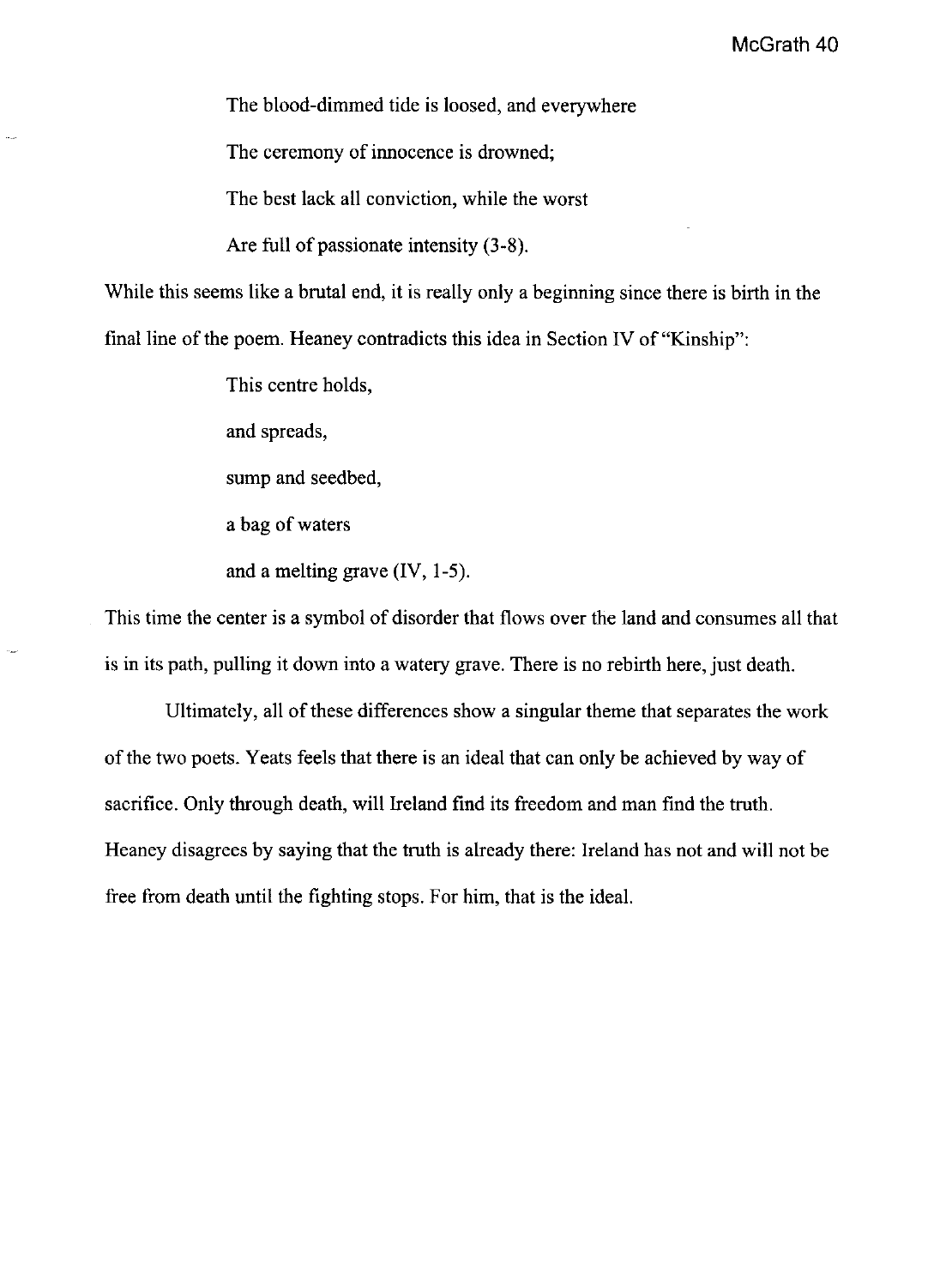# **Conclusion**

Ireland and Northern Ireland have been through a great deal during the past 100 years, and Yeats and Heaney have written about a great deal of it. Through their writing, they have each attempted to establish a sense of past and identity for themselves and their brethren. For an island that has seen so much turmoil and change, that is something much easier said than done, but each poet accomplishes this in his own way. The methods and techniques each poet uses is shaped both by the state of affairs in Ireland and Northern Ireland and his personal beliefs. While Yeats viewed Ireland as a country nobly sacrificing its men in hopes of gaining independence, even though it may not have been the kind of liberty he personally hoped for, and regaining an ideal past long forgotten, Heaney sees a country in turmoil that has been for ages and ages. The end in his mind is not in sight, and his ideal of peace will only come when Protestants and Catholics learn to live peacefully side by side. The theme that unifies the two poets though is not the set of solutions or opinions they came up with, but that they both went in on a quest for answers and identity in the first place. To be Irish for both of them is to know pain and search for a solution, even if the belief that it will come does not exist.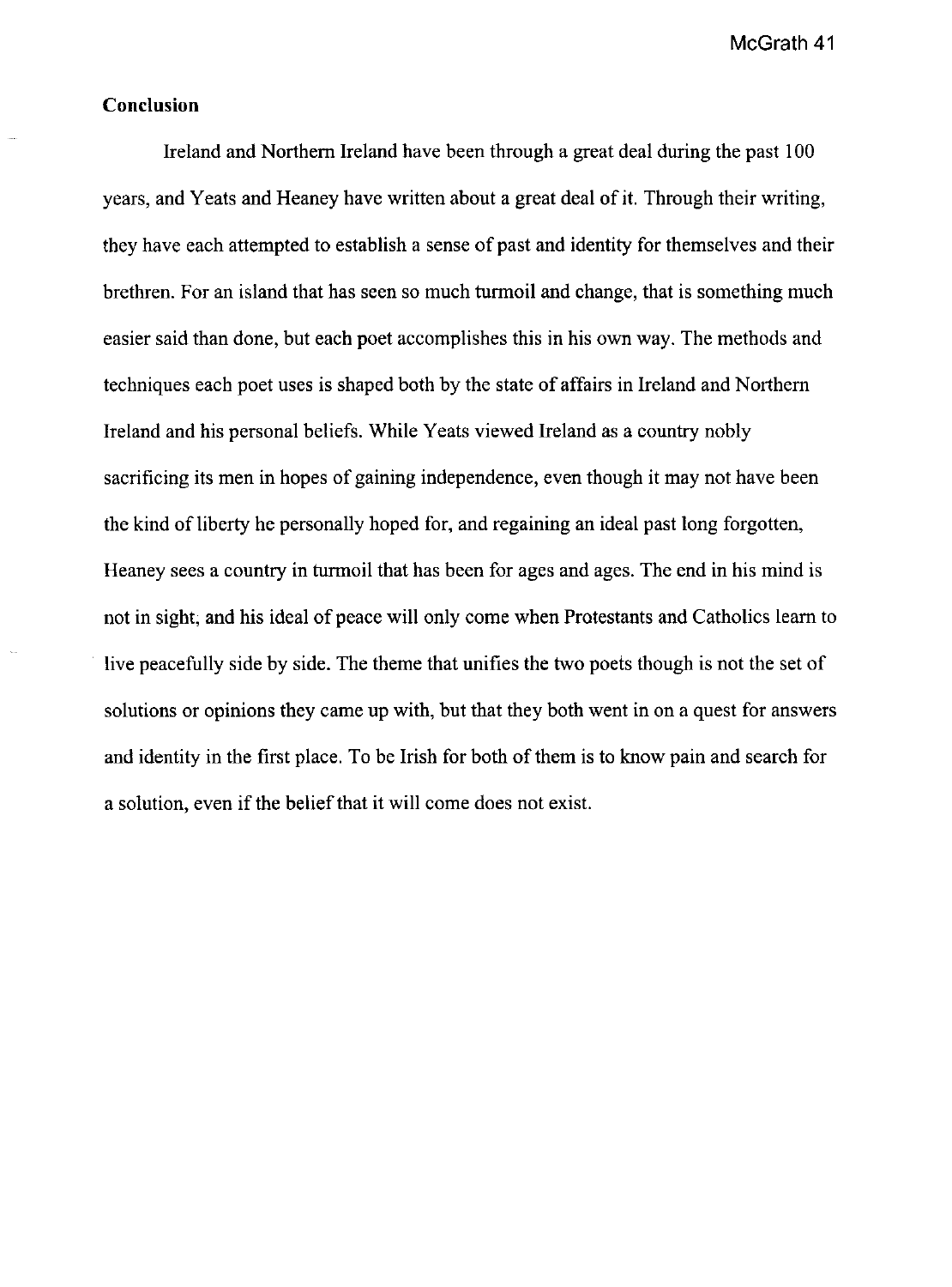#### Works Cited

- Allen, James Lovic. "Unity of Archetype, Myth, and Religious Imagery in the Work of Yeats." *Twentieth Century Literature* 20.2 (1974): 91-95.
- Boylan, Henry. *A Dictionary of Irish Biography*. New York: St. Martin's, 1988.
- Buttel, Robert. *Seamus Heaney.* London: Associated University Press, 1975.
- Hart, Henry. "History, Myth, and Apocalypse in Seamus Heaney's 'North.'" *Contemporary Literature* 30.3 (1989): 387-411.
- Heaney, Seamus. *North.* London: Faber and Faber, 1975.
- Heaney, Seamus. *Opened Ground: Poems* 1966-1996. London: Faber and Faber, 1998.
- Hirsch, Edward. "The Imaginary Irish Peasant." *PMLA* 106.5 (1991): 1116-33.
- "History of the southern Irish state." *Wikipedia.* 18 April 2005. Wikimedia Foundation. 19 April 2005. <http://www.wikipedia.org>.
- McCaffery, Lawrence J. "Trends in Post-Revolutionary Irish Literature." *College English*  18.1 (1956): 26-30.
- Moloney, Karen M. "Heaney's Love to Ireland." *Twentieth Century Literature 37.3*  (1991): 273-88.
- Molino, Michael R. "Flying by the Nets of Language and Nationality: Seamus Heaney, the 'English' Language, and Ulster's Troubles." *Modern Philology* 91.2 (1993): 180-201.
- Morrison, Blake. *Seamus Heaney.* London: Methuen, 1982.
- "Seamus Heaney." *Contemporary Literary Criticism* 2002. Gale Group Databases. Bracken Library, Muncie, IN. 15 April 2005 <http://galenet.galegroup.com>.
- Stallworthy, Jon. "The Poet as Archaeologist: W. B. Yeats and Seamus Heaney." *The Review o/English Studies* 33.130 (1982): 158-74.
- "The Troubles." *Wikipedia.* 21 April 2005. Wikimedia Foundation. 21 April 2005. <http://www.wikipedia.org>.
- Torchiana, Donald T. "W.B. Yeats, Jonathan Swift, and Liberty." *Modern Philology 61.1*  (1963): 26-39.
- Vendler, Helen. "A Wounded Man Falling Towards Me." *New Yorker.* 13 March